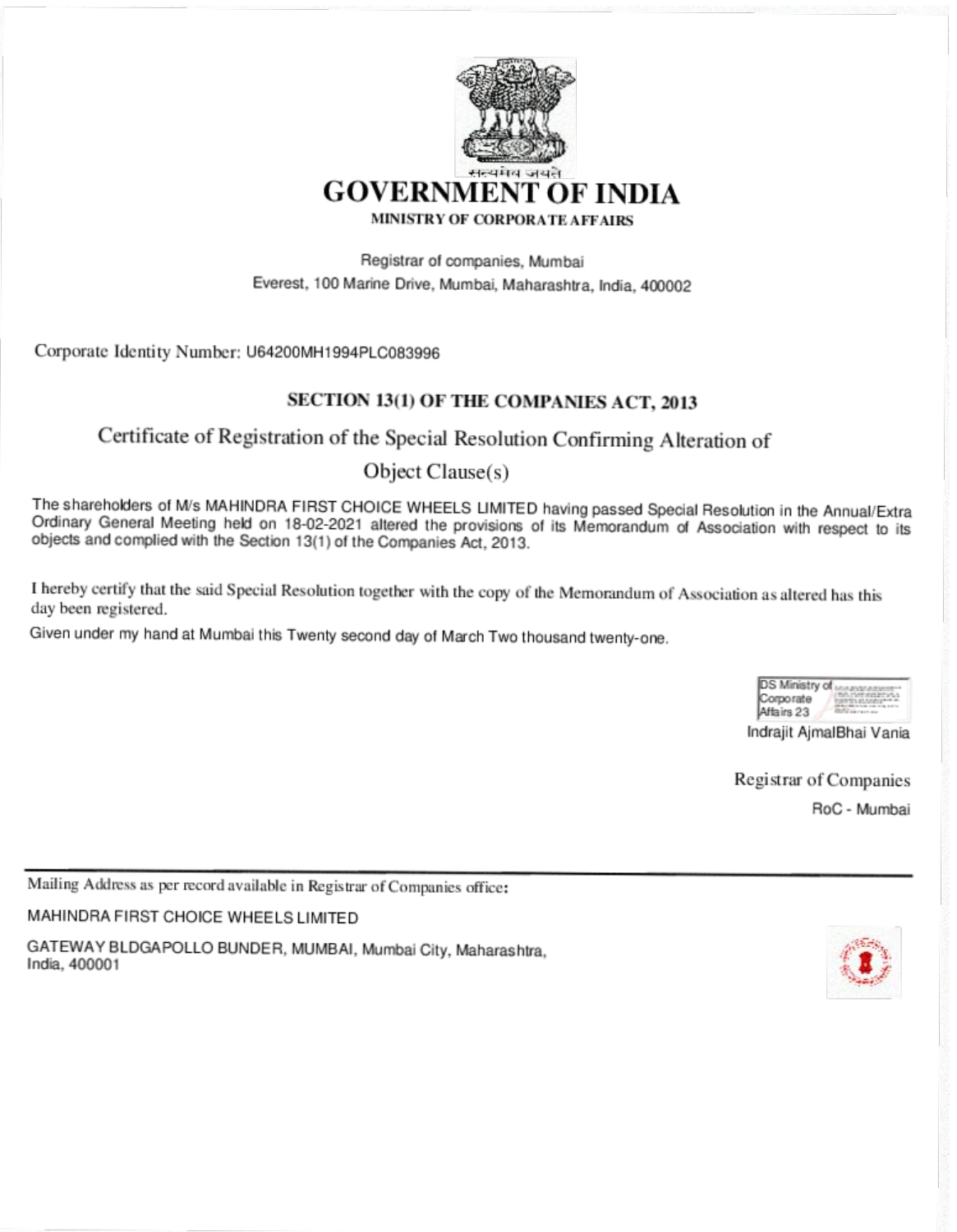

Registrar of companies, Mumbai Everest, 100 Marine Drive, Mumbai, Maharashtra, India, 400002

Corporate Identity Number: U64200MH1994PLC083996

# **SECTION 13(1) OF THE COMPANIES ACT, 2013**

# Certificate of Registration of the Special Resolution Confirming Alteration of Object Clause(s)

The shareholders of M/s MAHINDRA FIRST CHOICE WHEELS LIMITED having passed Special Resolution in the Annual/Extra Ordinary General Meeting held on 21-01-2020 altered the provisions of its Memorandum of Association with respect to its objects and complied with the Section 13(1) of the Companies Act, 2013.

I hereby certify that the said Special Resolution together with the copy of the Memorandum of Association as altered has this day been registered.

Given under my hand at Mumbai this Eleventh day of February Two thousand twenty.

| <b>DS Ministry of</b> | Digitally signed by DS Ministry of Corporate Affairs 23<br>DN: c=IN ocetalCode=400002, st=Maharashtra.                                                                                                                                                             |
|-----------------------|--------------------------------------------------------------------------------------------------------------------------------------------------------------------------------------------------------------------------------------------------------------------|
| Corporate             | street-Marine Drive Shaqyandas Todi Marz Marine<br>Lines Mumbai, 2.5.4.51=100-Everest, our Ministry of<br>Corporate Affairs, onMinistry of Corporate Affairs 23.<br>de+DS Ministry of Corporate Affairs 23<br>Reason: Fathed to the accuracy and integrity of this |
| Affairs 23            | document:<br>Date: 2020-02.11 11:53:38 +05'30"                                                                                                                                                                                                                     |

Indrajit AjmalBhai Vania

Registrar of Companies

RoC - Mumbai

Mailing Address as per record available in Registrar of Companies office**:**

MAHINDRA FIRST CHOICE WHEELS LIMITED

GATEWAY BLDGAPOLLO BUNDER, MUMBAI, Mumbai City, Maharashtra, India, 400001

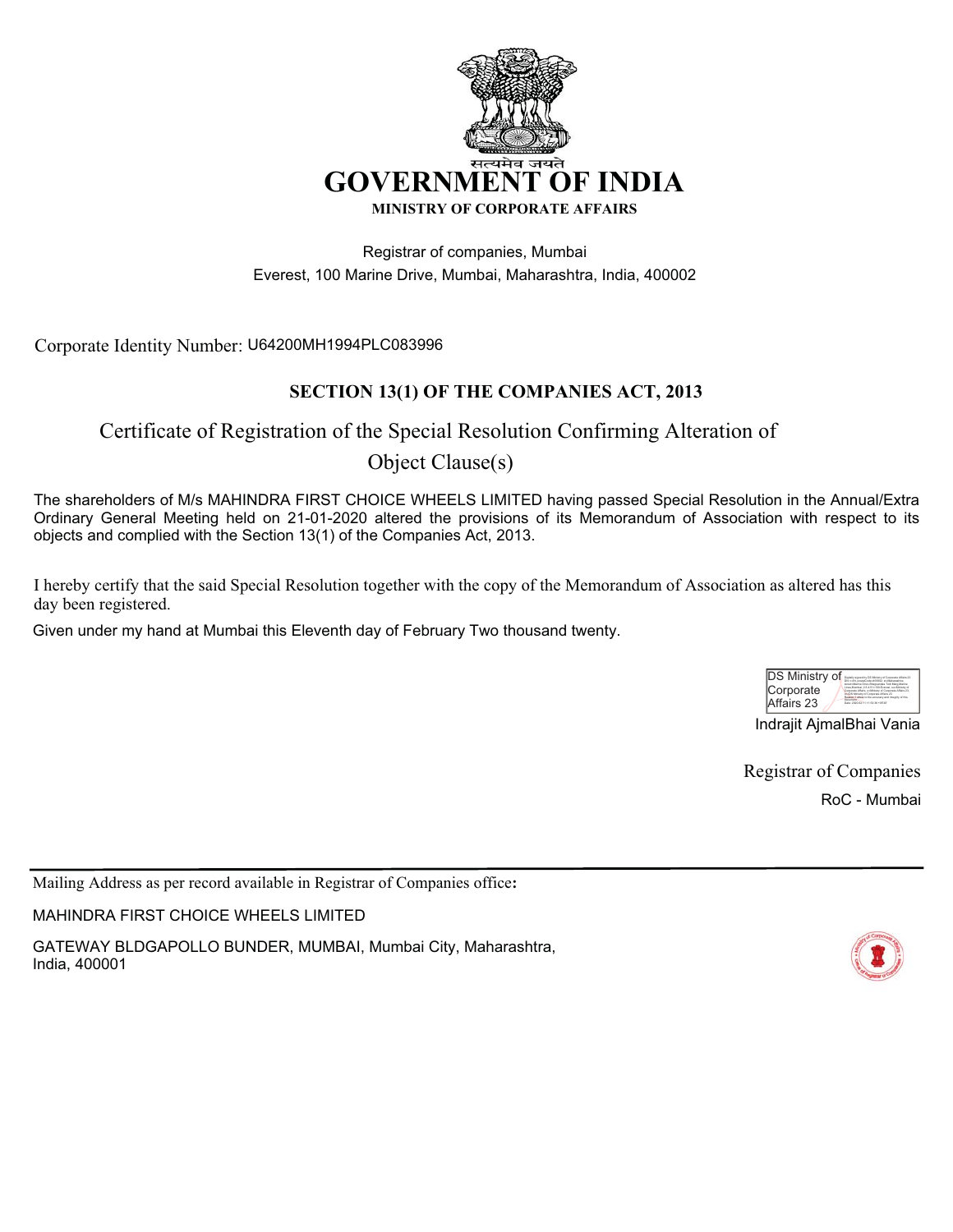

Registrar of companies, Mumbai Everest, 100 Marine Drive, Mumbai, Maharashtra, India, 400002

Corporate Identity Number: U64200MH1994PLC083996

## SECTION 13(1) OF THE COMPANIES ACT, 2013

# Certificate of Registration of the Special Resolution Confirming Alteration of

# Object Clause(s)

The shareholders of M/s MAHINDRA FIRST CHOICE WHEELS LIMITED having passed Special Resolution in the Annual/Extra Ordinary General Meeting held on 16-10-2017 altered the provisions of its Memorandum of Association with respect to its objects and complied with the Section 13(1) of the Companies Act, 2013.

I hereby certify that the said Special Resolution together with the copy of the Memorandum of Association as altered has this day been registered.

Given under my hand at Mumbai this Third day of November Two thousand seventeen.

| IDS MINISTRY OF<br><b>ICORPORATE</b><br>AFFAIRS 23 | <b>MAN REPRODUCT</b> |  |
|----------------------------------------------------|----------------------|--|
| RAMDAS GUPTA                                       |                      |  |

Registrar of Companies RoC - Mumbai

Mailing Address as per record available in Registrar of Companies office:

MAHINDRA FIRST CHOICE WHEELS LIMITED

GATEWAY BLDGAPOLLO BUNDER, MUMBAI, Mumbai City, Maharashtra, India, 400001

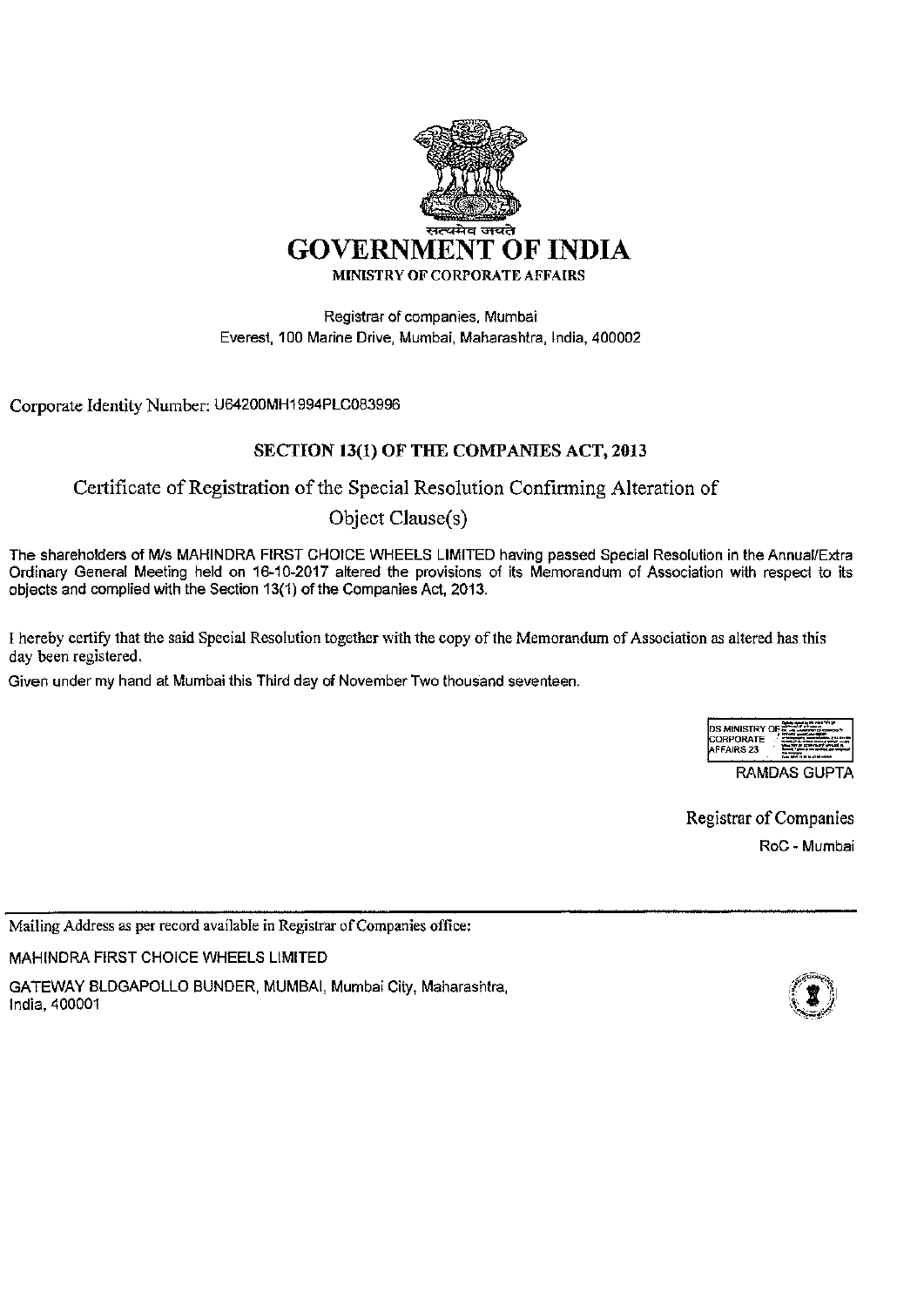# भारत सरकार-कॉर्पोरेट कार्य मंत्रालय कम्पनी रजिस्ट्रार कार्यालय, महाराष्ट्र, मुंबई

## कम्पनी अधिनियम, 1956 की धारा 18 (1) (क) उद्देश्य-खंडों में परिवर्तन की पुष्टि हेतु विशेष विनिश्चय के पंजीकरण का प्रमाण-पत्र

कॉर्पोरेट पहचान संख्या : U64200MH1994PLC083996

मैसर्स MAHINDRA FIRST CHOICE WHEELS LIMITED

के अंशधारकों ने दिनांक 30/05/2008 को आयोजित की गई वार्षिक / असाधारण बैठक में एक विशेष विनिश्चय पारित करके कम्पनी अधिनियम,1956 (1956 का 1) की धारा 18 (1) का अनुपालन करते हुए अपने संगम-ज्ञापन के प्रावधानों में परिवर्तन कर लिया है।

मैं, एतदद्वारा सत्यापित करता हूँ कि उक्त विशेष विनिश्चय की प्रतिलिपि, यथा परिवर्तित संगम**-**ज्ञापन के साथ, आज  $\overline{q}$ जीकृत कर ली गई है।

मेरे हस्ताक्षर द्वारा मुंबई में यह प्रमाण-पत्र, आज दिनांक सात जुलाई दो हजार आठ को जारी किया जाता है।

#### GOVERNMENT OF INDIA - MINISTRY OF CORPORATE AFFAIRS Registrar of Companies, Maharashtra, Mumbai

#### SECTION 18(1)(A) OF THE COMPANIES ACT, 1956

#### Certificate of Registration of the Special Resolution Confirming Alteration of Object Clause(s)

#### Corporate Identity Number: U64200MH1994PLC083996

The share holders of MIs MAHINDRA FIRST CHOICE WHEELS LIMITED having passed Special Resolution in the Annual/Extra Ordinary General Meeting held on *30/05/2008* altered the provisions of its Memorandum of Association with respect to its objects and complied with the Section (18)(1) of the Companies Act, 1956 (No.1 of 1956).

I hereby certify that the said Special Resolution together with the copy of the Memorandum of Association as altered has this day been registered.

at Mumbai this Seventh day of July Two Thousand Eight. Given ur



•

(MILIND VITTHALRAO CHAKRANARAYAN) उप कम्पनी रजिस्ट्रार / Deputy Registrar of Companies महाराष्ट्र, मुंबई Maharashtra, Mumbai

कम्पनी रजिस्टार के कार्यालय अभिलेख में उपलब्ध पत्राचार का पता: Mailing Address as per record available in Registrar of Companies office: MAHINDRA FIRST CHOICE WHEELS LIMITED GATEWAY BLDGAPOLLO BUNDER, MUMBAI - 400001, Maharashtra. INDIA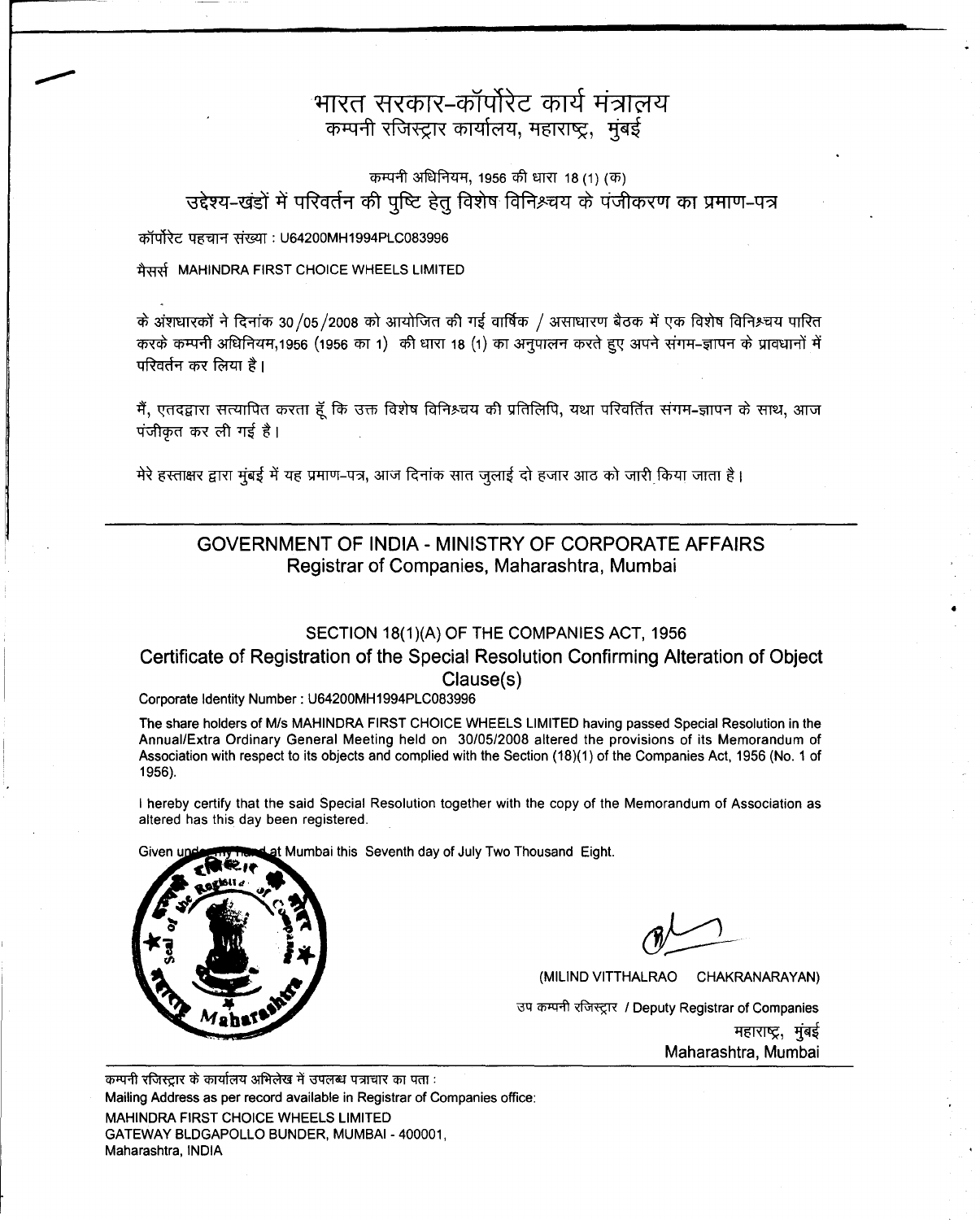# भारत सरकार–कॉर्पोरेट कार्य मंत्रालय कम्पनी रजिस्ट्रार कार्यालय, महाराष्ट्र, मुंबई

## नाम परिवर्तन के पश्चात नया निगमन प्रमाण-पत्र

#### कॉर्पोरेट पहचान संख्या : U64200MH1994PLC083996

~ FirstChoice Wheels Limited

के मामले मे, मैं एतदद्वारा सत्यापित करता हूँ कि मैसर्स FirstChoice Wheels Limited

जो मल रुप में दिनांक बाईस दिसम्बर उन्नीस सौ चौरानवे को कम्पनी अधिनियम, 1956 (1956 का 1) के अतंर्गत मैसर्स FirstChoice Wheels Limited .

के रूप में निगमित की गई थी, ने कम्पनी अधिनियम, 1956 की धारा 21 की शर्तों के अनुसार विधिवत आवश्यक विनिश्चय पारित करके तथा लिखित रुप में यह सचित करके की उसे भारत का अनमोदन, कम्पनी अधिनियम, 1956 की धारा 21 के साथ पठित, भारत सरकार, कम्पनी कार्य विभाग, नई दिल्ली की अधिसचना संसा का नि 507 (अ) दिनांक 24.6.1985 एस आर एन A38801775 दिनांक 23/06/2008 के द्वारा प्राप्त हो गया है, उक्त कम्पनी का नाम आज परिवर्तित रुप में मैसर्स MAHINDRA FIRST CHOICE WHEELS LIMITED

हो गया है और यह प्रमाण-पत्र, कथित अधिनियम की धारा 23(1) के अनुसरण में जारी किया जाता है।

यह प्रमाण-पत्र, मेरे हस्ताक्षर द्वारा मुंबई में आज दिनांक तेईस जून दो हजार आठ को जारी किया जाता है।

## GOVERNMENT OF INDIA - MINISTRY OF CORPORATE AFFAIRS Registrar of Companies, Maharashtra, Mumbai

#### Fresh Certificate of Incorporation Consequent upon Change of Name

Corporate Identity Number: U64200MH1994PLC083996

In the matter of M/s FirstChoice Wheels Limited

I hereby certify that FirstChoice Wheels Limited which was originally incorporated on Twenty Second day of December Nineteen Hundred Ninety Four under the Companies Act, 1956 (No.1 of 1956) as FirstChoice Wheels Limited having duly passed the necessary resolution in terms of Section 21 of the Companies Act, 1956 and the approval of the Central Government signified in writing having been accorded thereto under Section 21 of the Companies Act, 1956, read with Government of India, Department of Company Affairs, New Delhi, Notification No. G.S.R 507 (E) dated 24/06/1985 vide SRN A38801775 dated 23/06/2008 the name of the said company is this day changed to MAHINDRA FIRST CHOICE WHEELS LIMITED and this Certificate is issued pursuant to Section 23(1) of the said Act.

Mumbai this Twenty Third day of June Two Thousand Eight.

(SHRIRAM MOTIRAM SAINDANE)

उप कम्पनी रजिस्ट्रार / Deputy Registrar of Companies महाराष्ट्र, मुंबई Maharashtra, Mumbai

कम्पनी रजिस्टार के कार्यालय अभिलेख में उपलब्ध पत्राचार का पता: Mailing Address as per record available in Registrar of Companies office:

MAHINDRA FIRST CHOICE WHEELS LIMITED GATEWAY BLDGAPOLLO BUNDER, MUMBAI- 400001, Maharashtra, INDIA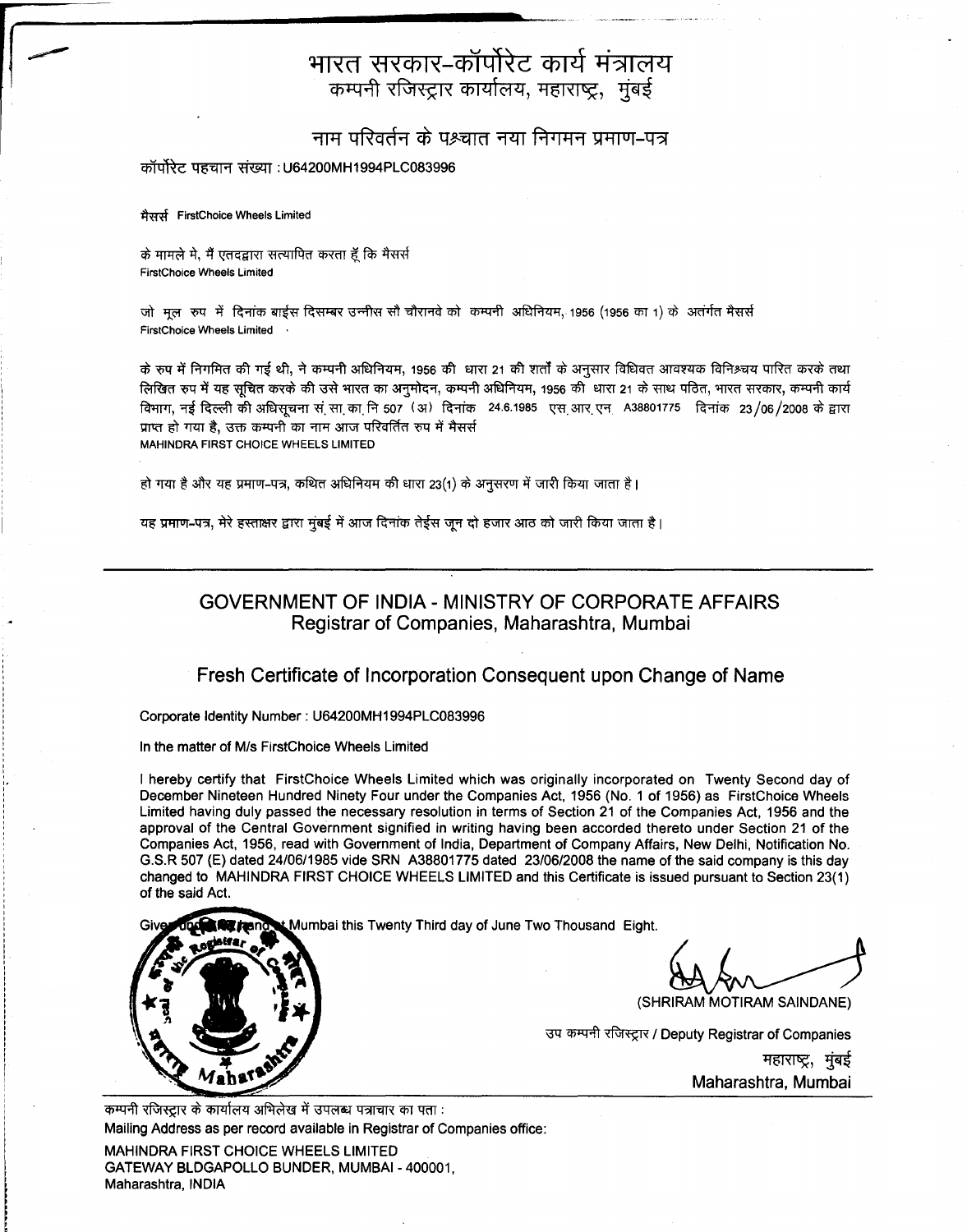# भारत सरकार-कॉर्पोरेट कार्य मंत्रालय कम्पनी रजिस्ट्रार कार्यालय, महाराष्ट्र, मुंबई

नाम परिवर्तन के पश्च्यात नया निगमन प्रमाण-पत्र

कॉर्पोरेट पहचान संख्या : U64200MH1994PLC083996

मैसर्स AUTOMARTINDIA LIMITED

के मामले मे, मैं एतदद्वारा सत्यापित करता हूँ कि मैसर्स AUTOMARTINDIA LIMITED

जो मल रुप में दिनांक बाईस दिसम्बर उन्नीस सौ चौरानवे को कम्पनी अधिनियम, 1956 (1956 का 1) के अतंर्गत मैसर्स AUTOMARTINDIA LIMITED

के रुप में निगमित की गई थी, ने कम्पनी अधिनियम, 1956 की धारा 21 की शर्तों के अनुसार विधिवत आवश्यक विनिश्चय पारित करके तथा लिखित रुप में यह सुचित करके की उसे भारत का अनुमोदन, कम्पनी अधिनियम, 1956 की धारा 21 के साथ पठित, भारत सरकार, कम्पनी कार्य विभाग, नई दिल्ली की अधिसुचना स<sup>ं</sup>सा का नि 507 (अ) दिनांक 24.6.1985 एस आर एन A24832719 दिनांक 13/11/2007 के द्वारा प्राप्त हो गया है, उक्त कम्पनी का नाम आज परिवर्तित रुप में मैसर्स FirstChoice Wheels Limited

हो गया है और यह प्रमाण-पत्र, कथित अधिनियम की धारा 23(1) के अनुसरण में जारी किया जाता है।

यह प्रमाण-पत्र, मेरे हस्ताक्षर द्वारा मुंबई में आज दिनांक तेरह नवम्बर दो हजार सात को जारी किया जाता है।

## GOVERNMENT OF INDIA - MINISTRY OF CORPORATE AFFAIRS Registrar of Companies, Maharashtra, Mumbai

Fresh Certificate of Incorporation Consequent upon Change of Name

Corporate Identity Number: U64200MH1994PLC083996

In the matter of M/s AUTOMARTINDIA LIMITED

I hereby certify that AUTOMARTINDIA LIMITED which was originally incorporated on Twenty Second day of December Nineteen Hundred Ninety Four under the Companies Act, 1956 (No.1 of 1956) as AUTOMARTINDIA LIMITED having duly passed the necessary resolution in terms of Section 21 of the Companies Act, 1956 and the approval of the Central Government signified in writing having been accorded thereto under Section 21 of the Companies Act, 1956, read with Government of India, Department of Company Affairs, New Delhi, Notification No. G.S.R 507 (E) dated 24/06/1985 vide SRN A24832719 dated 13/11/2007 the name of the said company is this day changed to FirstChoice Wheels Limited and this Certificate is issued pursuant to Section 23(1) of the said Act.

and at Mumbai this Thirteenth day of November Two Thousand Seven. Given under a



c

RAM MOTIRAM SAINDAME)

उप कम्पनी रजिस्ट्रार / Deputy Registrar of Companies महाराष्ट्र, मुंबई Maharashtra, Mumbai

कम्पनी रजिस्ट्रार के कार्यालय अभिलेख में उपलब्ध पत्राचार का पता : Mailing Address as per record available in Registrar of Companies office:

FirstChoice Wheels Limited GATEWAY BLDGAPOLLO BUNDER, MUMBAI- 400001, Maharashtra, INDIA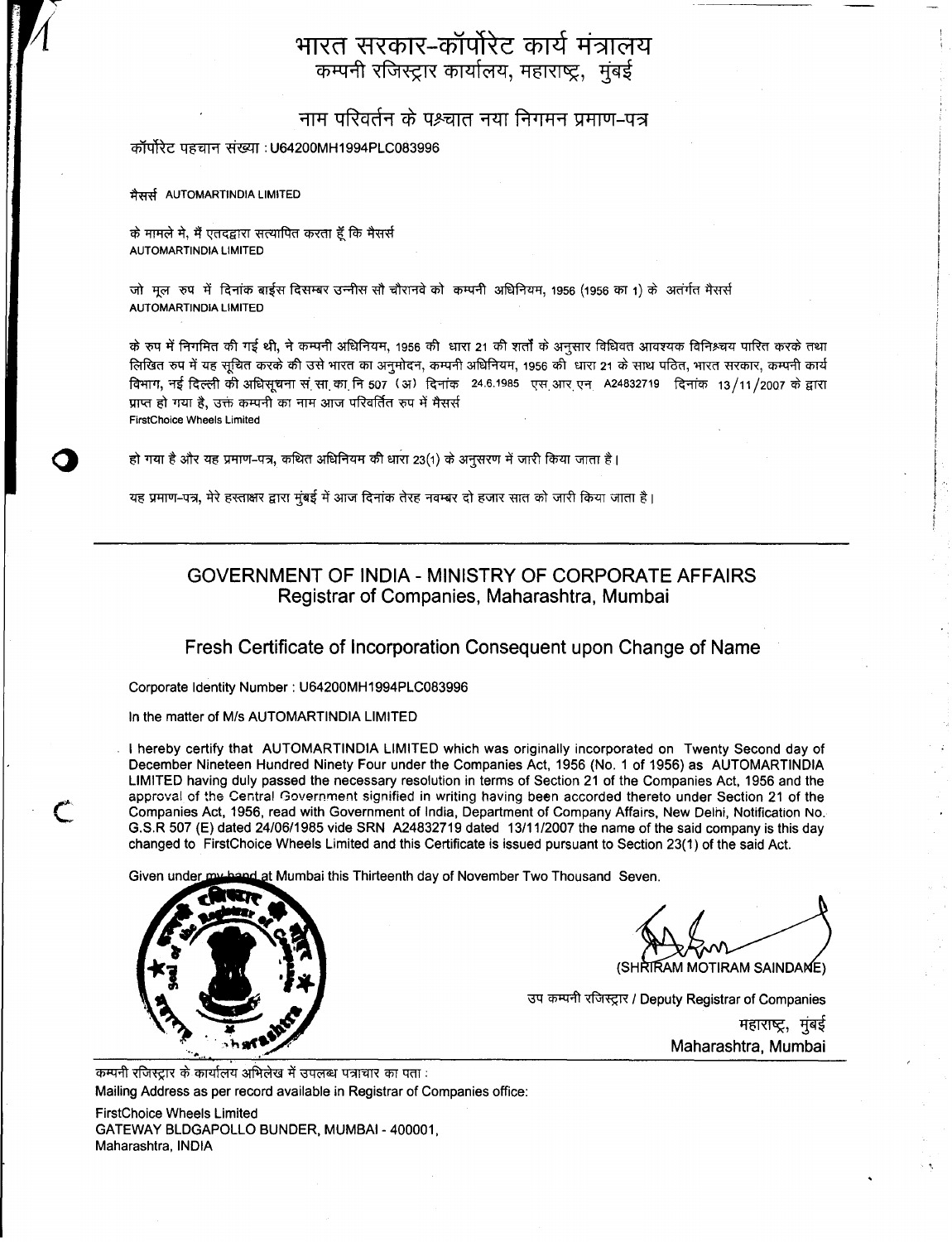~,,~~~~~~~~~~~~~~~~~~~~~¥

No. 11-83996

**X No. 11-** <sup>83996</sup> X ~ **(Section 18(1) of the Companies Act. 1956)** ~

# $\tilde{\mathbf{v}}$  . The contract of  $\tilde{\mathbf{v}}$ **<sup>o</sup> CERTIFICATE OF REGISTRATION OF 0 o CERTIFICATE OF REGISTRATION OF CERTIFICATE OF REGISTRATION OF CONSIDER**<br>
SPECIAL RESOLUTION PASSED FOR<br> **O ALTERATION OF OBJECTS**<br> **0 M/s.** AUTOMARTINDIA LIMITED<br> **A** having by Special Resolution passed on  $\frac{1 \text$ **o ALTERATION OF OBJECTS 0** <sup>~</sup> <sup>~</sup>

 $\ddot{\mathbf{v}}$  and  $\ddot{\mathbf{v}}$  and  $\ddot{\mathbf{v}}$ 

**M/s.** AUTOMARTINDIA LIMITED<br>having by Special Resolution passed on <sup>1st</sup> September 03 **o h**<br> **o having** been filed with this office on  $\frac{30 \text{ th}}{300 \text{ m}}$  September 03<br> **1** hereby certify that the Special Resolution passed on  $\frac{30}{1000}$ <br> **1** together with the printed copy of the Memorandum or **X with respect to its objects. and a copy of the said re\$olution X <sup>Y</sup> having been filed with this officeon** 30th September <sup>03</sup> <sup>~</sup> <sup>M</sup> . / / <sup>4</sup> <sup>~</sup> I.**herebycenify that the Special Resolution passedon**<sup>30</sup> <sup>09</sup> <sup>03</sup> <sup>~</sup> **V** together with the printed copy of the Memorandum or<br> **V** Association, as altered, has this days been registered.<br> **V** Association. as altered, has this days been registered.

 $\ddot{\mathbf{v}}$  , and the contract of  $\ddot{\mathbf{v}}$ .~~ **Given under** .my **hand at MUMBAI** ~~

;~~~~~~~~x <sup>v</sup> <sup>2003</sup> <sup>~</sup>

 $\hat{\Omega}$ 

~ **this** 30th **day of** OCTOBER A

 $`$   $V$ .A. $V$   $I$   $J$   $X$  $N$   $M$   $N$   $N$   $s$   $V$   $J$ . -r~,,,{-~<:~ ( <sup>v</sup> .AoVIJAYAN MENON) !:\ *'Ii~-';I*~tt'~~j ')~~ **EGISTRAR OF COMPANIES.** <sup>~</sup> l *.ik!1\.* '~: MAHARASHTRA, MUMBAI. <sup>~</sup>

**۞۞۞۞۞۞۞۞۞۞۞۞۞۞۞۞** 

~

~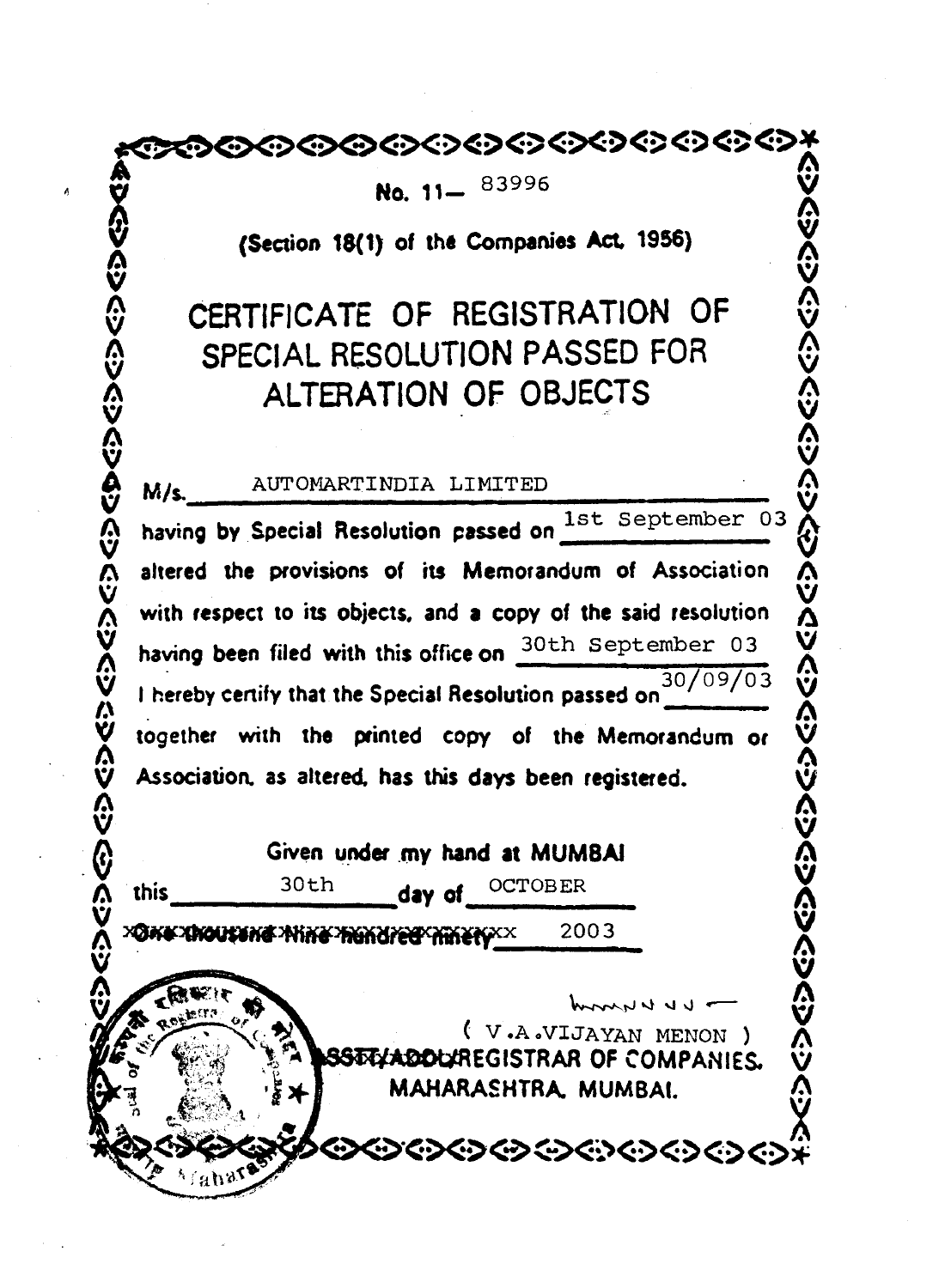$\begin{smallmatrix} 1 & 1 \\ 1 & 1 \end{smallmatrix}$ \*\*\*\*\*\*\*\*\*\*\*\*\*\*\*\*\*\*\*\*\*\*\*\*\*\*\*\*\*\*\*\* No. 11- 83996 FRESH CERTIFICATE OF INCORPORATION CONSEQUENT ON CHANGE OF NAME<br>IN THE OFFICE OF THE REGISTRAR OF COMPANIES. MAHARASHTRA.  $\sum_{\alpha}$   $\alpha$  In The Companies, MUMBAI. In the matter of MAHINDRA TELECOMMUNICATIONS LIMITED I hereby approve and signify in writing under Section 21 of the Companies Act, 1956 (Act of 1956) read with the ~<br>Government of India. Department of Company Affairs. Government of India, Department of Company Notification No. G.S.R. 507E dated the 24th June 1985 the change of name of the Company.  $\boldsymbol{W}$  , we have a proposition of  $\boldsymbol{V}$ V from MAHINDRA TELECOMMUNICATION LIMITED. to AUTOMARTINDIA. LIMITED  $\Omega$  $\mathbf{v}$  and the late of the construence of the constructions of **A** and I hereby certify that MAHINDRA TELECOMMUNICATIONS  $\lambda$ ,  $\lambda$ ,  $\lambda$ ,  $\lambda$ ,  $\lambda$ ,  $\lambda$ ,  $\lambda$ ,  $\lambda$ ,  $\lambda$ ,  $\lambda$ ,  $\lambda$ ,  $\lambda$ ,  $\lambda$ ,  $\lambda$ ,  $\lambda$ ,  $\lambda$ ,  $\lambda$ ,  $\lambda$ ,  $\lambda$ ,  $\lambda$ ,  $\lambda$ ,  $\lambda$ ,  $\lambda$ ,  $\lambda$ ,  $\lambda$ ,  $\lambda$ ,  $\lambda$ ,  $\lambda$ ,  $\lambda$ ,  $\lambda$ ,  $\lambda$ ,  $\lambda$ ,  $\lambda$ ,  $\lambda$ ,  $\lambda$ ,  $\lambda$ ,  $\lambda$ , which was originally incorporated on TWENTYSECOND<br>day of DEC Under the Companies Act, 1956 and under the name MAHINDRA TELECOMMUNICATIONS LIMITED. duly passed the necessary resolution in terms of section  $21/22/(1)$  $\mathbf{y}$  duly passed the necessary resolution in terms of section 21/22/(1)  $\mathbf{y}$ .  $\bullet$  (a)/22(1) (b) of the Companies Act, 1956 the name of the said  $\bullet$ <br> $\bullet$  Company is this day changed to AUTOMARTINDIA LIMITED.<br>**AUTOMARTINDIA** LIMITED.<br>**AUTOMARTINGIA** criticate is issued pursuant to Section 23(1) of the said Act/ ~ Given under my hand at MUMBAI this THIRD **AUGUST**  $\mathbb{C}$   $\mathbb{C}$   $\mathbb{C}$   $\mathbb{C}$   $\mathbb{C}$   $\mathbb{C}$   $\mathbb{C}$   $\mathbb{C}$   $\mathbb{C}$   $\mathbb{C}$   $\mathbb{C}$   $\mathbb{C}$   $\mathbb{C}$   $\mathbb{C}$   $\mathbb{C}$   $\mathbb{C}$   $\mathbb{C}$   $\mathbb{C}$   $\mathbb{C}$   $\mathbb{C}$   $\mathbb{C}$   $\mathbb{C}$   $\mathbb{C}$   $\mathbb{C}$   $\mathbb{$ .~(\1 <sup>0</sup> <sup>0</sup> THOUSAND ' <sup>k</sup> 0 •. ; \. to" ( .c• VEY DY Registrar of Companies<br>Maharashtra, Mumbai. ~><><><~><~><~><~><~><~

 $\ddagger$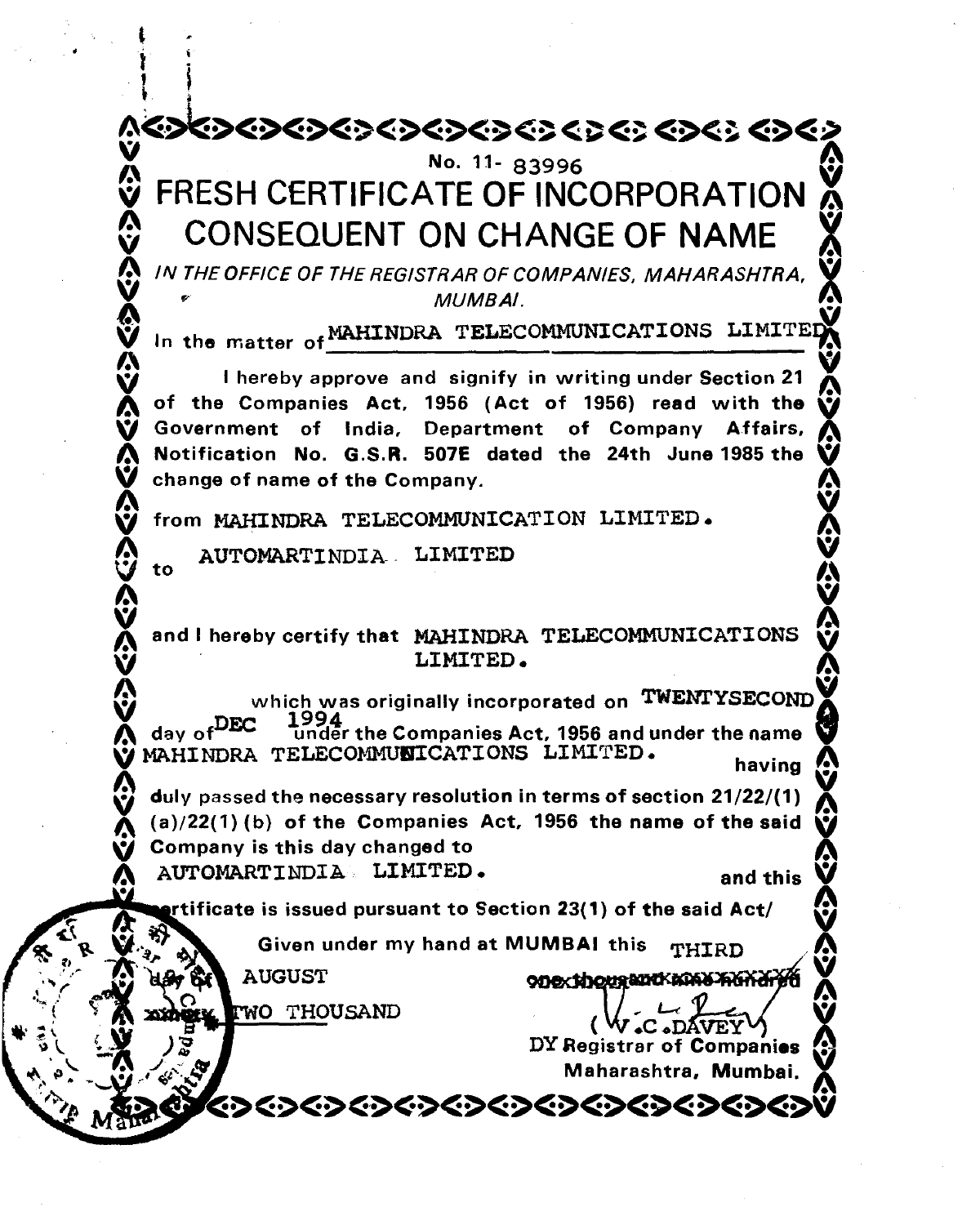No.11-83996

lij ,

**IN THE CONSTRUCTION OF REAL PROPERTY.** 



# कारबार प्रारम्भ करने के लिए प्रमाण-पत्र Certificate for Commencement of Business

कम्पनी अर्धिनियम, 1956 की धारा 149 $(3)$  के अनुसरण<br>Pursuant of Section 149(3) of the Companies Act, 1956

| में एतद् <b>द्वारा प्रमाणित करता हूं कि</b>                                |                                                                               |
|----------------------------------------------------------------------------|-------------------------------------------------------------------------------|
|                                                                            |                                                                               |
| जो कम्पनी अधिनियम, 1956 के अधोन तारीख                                      | 'को नियमित की गई                                                              |
|                                                                            | थी और जिसने आज विहित प्ररूप में सम्यक रूप से सत्यापित घोषणा फाइल कर दी है कि  |
|                                                                            | उक्त अधिनियम की धारा 149(1) (क) से लेकर (घ)तक/149(2) (क) से लेकर (ग)          |
| तक की शर्तों का अनुपालन किया गया है, कारबार प्रारम्भ करने की हकदार है ।    |                                                                               |
| <b>.LIMITED</b>                                                            | I hereby certify that the. . MAH.INDRA. FELECOMMUNICATIONS                    |
|                                                                            | which was incorporated under the Companies Act, \$956, on theTWENTYSEGOND.day |
|                                                                            | $\ldots$ 1994 , and which has this day filed a duly verified decla-           |
| of the said Act, have been complied with is entitled to commence business. |                                                                               |
| मेरे हस्ताक्षर से यह तारीख                                                 |                                                                               |
| में दिया नया ।<br>Given under my hand at BOMBAY                            |                                                                               |
| <b>LEMARCH</b>                                                             | thousand nine hundred                                                         |
| this. SIX+ DETY AND BECASTLY                                               |                                                                               |
|                                                                            | (G. SRINIVASAN)<br>'कम्पनियो का रोजस्ट्रेल्                                   |
| 내 기의 의견대                                                                   | Registags of Companies                                                        |
| जे० एस० सी०                                                                |                                                                               |
| J.S.C-10                                                                   |                                                                               |
| प्रभा ननुटेक- के पत्निविल/ 85-86-भाव पटेंड (सी-71)-14-7-88-5,000.          |                                                                               |
| MGIPTC-230 WWW.88-GIBTCC (ST) 14-7-88-5,000                                |                                                                               |
|                                                                            |                                                                               |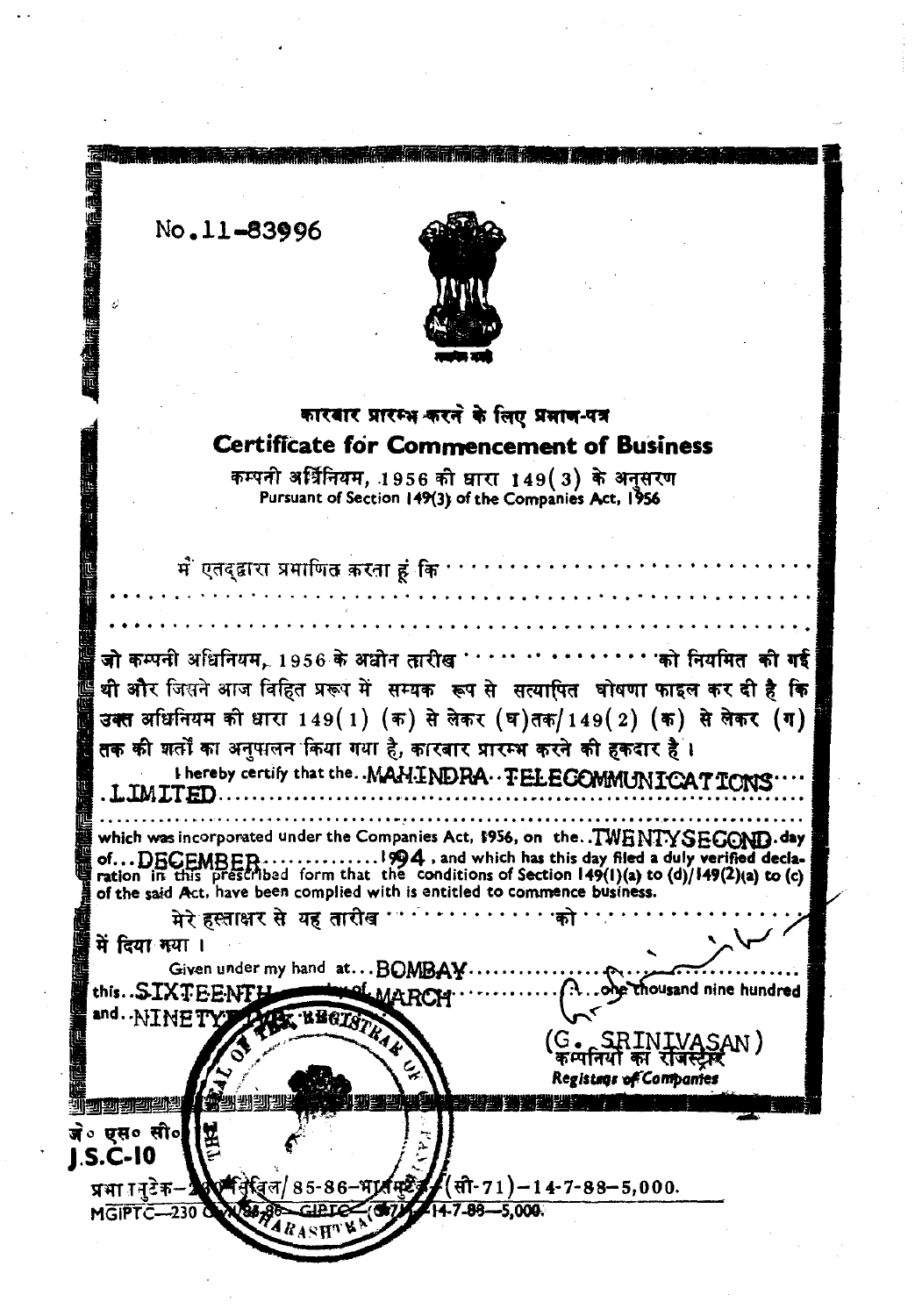

য়াৱত ধাই০ থাকে Form I. R.

# निगमन का प्रमाण-पत्र CERTIFICATE OF INCORPORATION

ता०...................का सं० ...............  $N_0$  11-83996 of 194...............

कम्पनी अविनियम 1956 (1956 का 1) के अधीन निगमित की गई है और यह कम्पनी परिसीमित है।

I hereby certify that MAHINDRA TELECOMMUNICATIONS **LIMITED** 

is this day incorporated under the Companies Act, 1956 (No. 1 of 1956) and that the Company is limited.

under my hand at . BOMBAY...this. TWENTYSECOND. ER ... One thousand nine hundred and NINETYFOUR

(S.R.V.V.SATYANARAYANA) कम्पनियों का रजिस्ट्रार ADDL - Registrar of Companies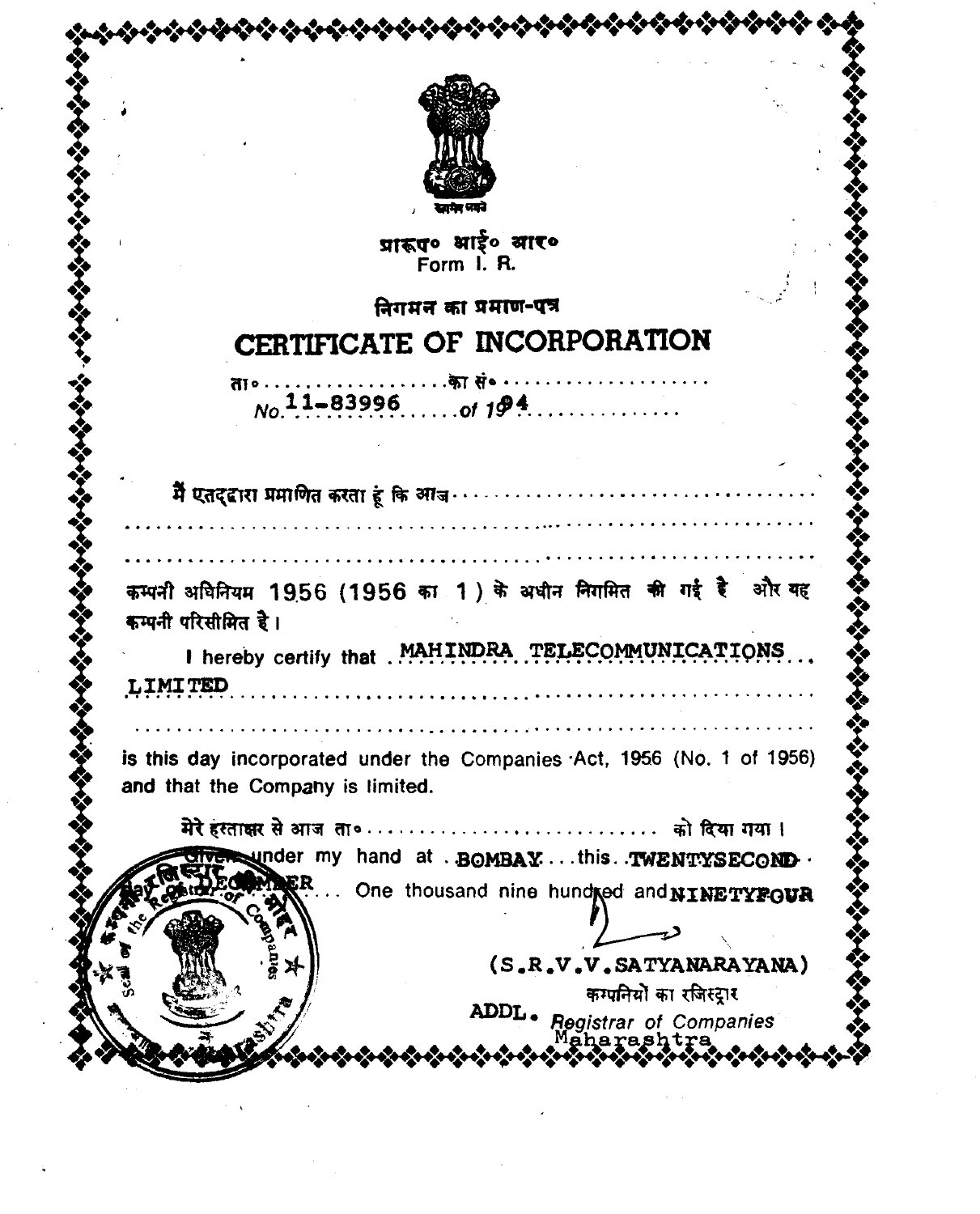## **THE COMPANIES ACT, 1956**

## **COMPANY LIMITED BY SHARES**

#### **MEMORANDUM OF ASSOCIATION**

#### **OF**

#### **MAHINDRA FIRST CHOICE WHEELS LIMITED#**

- I. The name of the Company is **MAHINDRA FIRST CHOICE WHEELS LIMITED.**
- II. The registered office of the Company will be situated in the state of Maharashtra.
- III. The objects for which the Company is established are :-

## **(A) MAIN OBJECTS OF THE COMPANY TO BE PURSUED BY THE COMPANY ON ITS INCORPORATION ARE :**

- \*1. To carry on the business of buying, selling, and otherwise dealing in all forms of second hand or used motor vehicles with accessories and promotional materials, refurbished and reconditioned with value addition or otherwise including but not limited to auctioning, facilitating the purchase and resale, creating and running physical/virtual platforms, internet, and other electronic means, all kinds of business to business initiatives relating to such second hand or used motor vehicles and the provision of services connected with such buying, selling and dealing in such second hand or used motor vehicles such as facilitating insurance, finance, registration, quality and value certification and other value additions and activities incidental or ancillary thereto.
- \*2. To carry on the business of manufacturing, buying, selling, re-selling, exchanging, altering, importing, improving, assembling, distributing and dealing in Motor vehicles, packages of component parts thereof, trucks, Tractors, Chassis, Motors, Auto-rickshaws, Scooters, Motor-Scooters, three-wheelers motor cycles, cycles, buses, lorries, omni buses, engines, locomotives, turbines, tanks, ships, boats, barges, launches, aeroplanes, airships,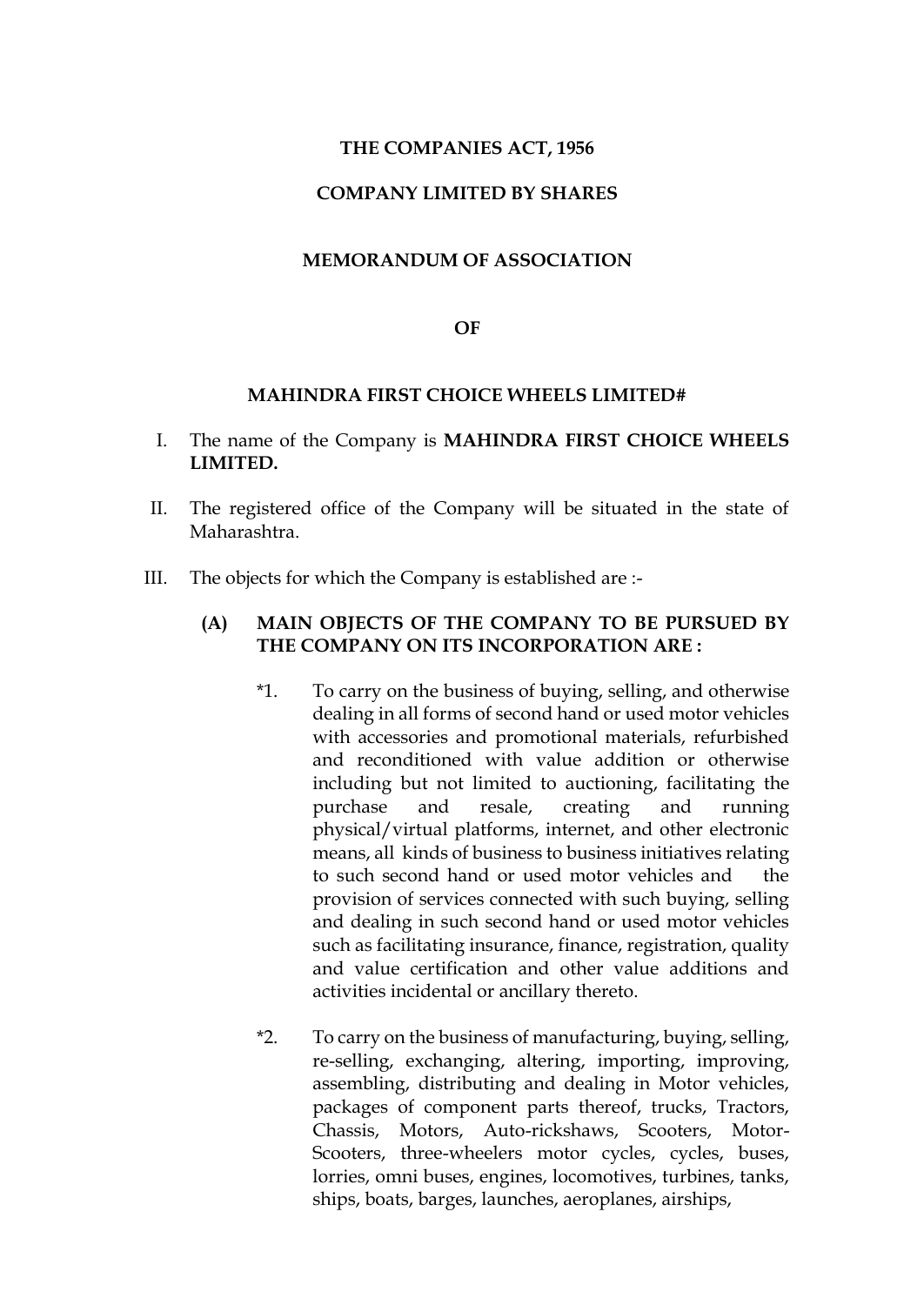seaplanes, balloons, and aircraft of every description and other vehicles and component or motor vehicle replacement parts, tools, implements, spare parts, accessories, materials and products for the transport or conveyance of passengers, merchandise and goods of every description whether propelled or used by electricity, steam, oil vapour, gas, petroleum, diesel oil or any other motive or mechanical power, in India or elsewhere.

- \*\*2A To undertake and provide Internet related services, systems, technology, information and software development services and products, to any person, through in-house manpower, agents, franchise or any other available means either in India or aboard.
- \*\*\*2B To verify, investigate and examine, including but not limited to identity verification, customer background screening and due diligence in respect of creditworthiness, prospects, value character, and financial circumstances of any individual/ firm/business going concern and/or undertakings and generally in respect of any movable assets including but not limited to used vehicles, immovable assets, property or rights, upon combining its primary business expertise with technology that may seem conducive to the Company's objectives or any of them which the Company for the time being may consider necessary or desirable to obtain and carry out and evaluate such investigations.
- \*\*\*\*2C To carry on the business of buying, selling, re-selling, and otherwise dealing in all forms of end-of-life vehicles either by itself and/or providing services to any other companies/firms/individuals for various types of vehicles including but not limited to trucks, Tractors, Chassis, Motors, Auto-rickshaws, Scooters, Motor-Scooters, three-wheelers motor cycles, cycles, buses, lorries, omni buses, engines, locomotives, turbines, tanks, ships, boats, barges, launches, airplane, airships, seaplanes, balloons, and aircraft of every description and other vehicles and component or motor vehicle replacement parts, tools, implements, spare parts, accessories, materials and products meant for the transport or conveyance of passengers, merchandise and goods of every description whether propelled or used by electricity, steam, oil, vapour, gas, petroleum, diesel oil or any other motive or mechanical power, in India or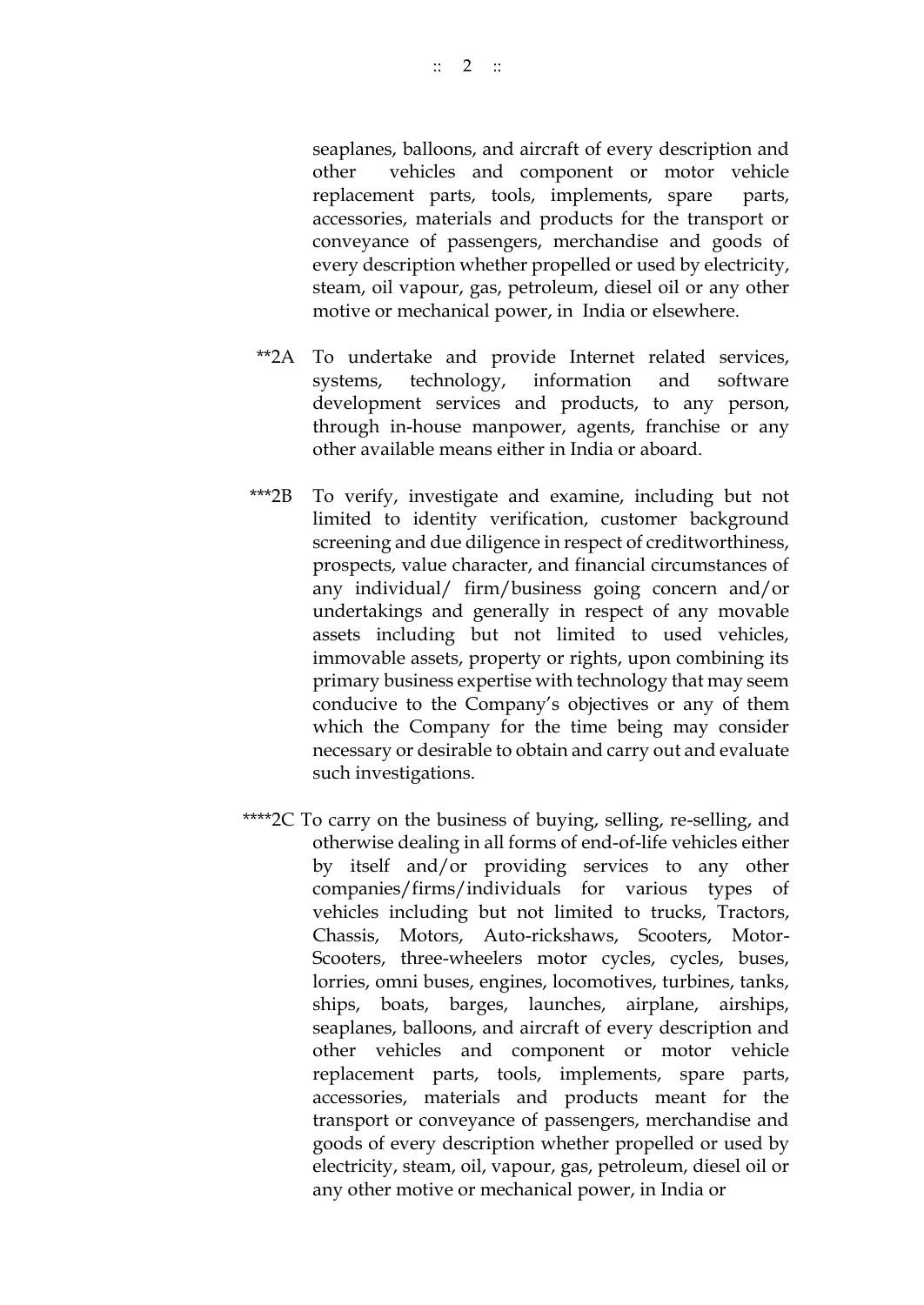elsewhere with or without their accessories and/or packages of component parts thereof and carrying on business and/or providing services including but not limited to procurement, valuation, auction, transportation, yard management and/or disposal of the said end-of-life vehicles including relevant legal formalities thereto as well as facilitating the purchase and resale, providing leads, creating and running physical/virtual platforms, internet (including undertaking and providing internet related services, systems, technology, information and software development services and products, to any person, through in-house manpower, agents, franchise or any other available means either in India or aboard) and other electronic means, all kinds of business to business initiatives relating to such end-of-life vehicles and the provision of services connected with such buying, selling, re-selling, exchanging, altering, importing, de-assembling, and dealing in such end-of-life vehicles including but not limited to any formalities with competent vehicle registration authorities and activities incidental or ancillary thereto.

- *# Amended vide Special Resolution passed in the Extraordinary General Meeting held on 6th May, 2008.*
- Inserted vide Special Resolution passed at the Extraordinary General Meeting held on 30th May, 2008.
- \*\* Inserted vide Special Resolution passed at the Extraordinary General Meeting held on 16<sup>th</sup> October, 2017.
- \*\*\* Inserted vide Special Resolution passed at the Extraordinary General Meeting held on 21st January, 2020
- \*\*\*\* Inserted vide Special Resolution passed at the Extraordinary General Meeting held on 18th February, 2021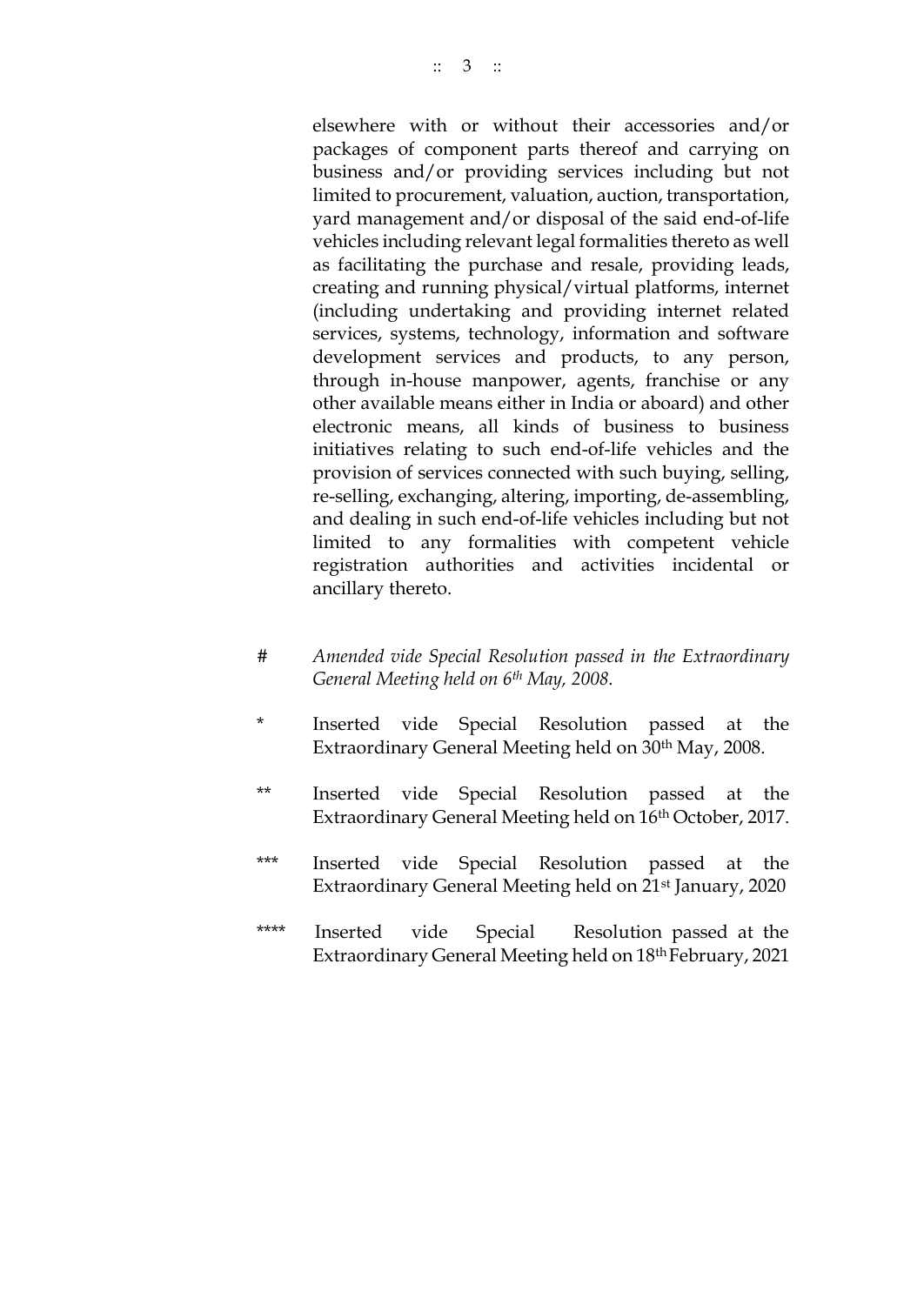**(B) OBJECTS INCIDENTAL OR ANCILLARY TO THE ATTAINMENT OF THE MAIN OBJECTS:**

- 3. To invent, design, develop, construct, manufacture, produce, erect, assemble, test, import, export, alter, install, maintain, repair, renovate, refurbish, recondition, utilize operate, manage, acquire, sell, hire, hire out, supply and otherwise deal in plant, equipment and apparatus for the purposes of communications of all kinds (including without prejudice to the generality of the foregoing, plant, equipment and apparatus which is intended for, or capable of, or designed for use in, with, in connection with, in conjunction with, connected (directly or indirectly) to, or ancillary to, all part or parts of telecommunication, data processing, information storage or retrieval or process control, systems, services, facilities, apparatus, plant and equipment as the case may be), and anything capable of being used for or in connection with or ancillary to such plant, equipment and apparatus as aforesaid.
- 4. To provide remotely located office services and systems (including without prejudice to the generality of the foregoing telephone answering, calling and related services and computer bureaux) and remotely located services and systems for the control of machinery utilizing telemessage of data processing facilities, to act as business and office managers, secretaries, messengers, telephone operators, commercial agents, mail order bureaux, market researchers and to provide services in connection with the reception, processing and forwarding of signals and information by telephone, telemessage, telegram, telex, letter, wireless telegraphy and (without limitation) any other means of communication and the processing, ordering and payment for and despatch and delivery of goods, articles and services of all kinds by any means whatsoever.
- 5. To carry on the business of inventors and to conduct and to promote the conduct by other persons of, research and development in connection with any of the activities of the Company authorised in this Memorandum and in any other area which might benefit the business of the Company or of persons having or likely to have dealings with the Company, to establish, maintain and operate research stations, laboratories, plants, workshops, field stations, testing sites, facilities and establishments and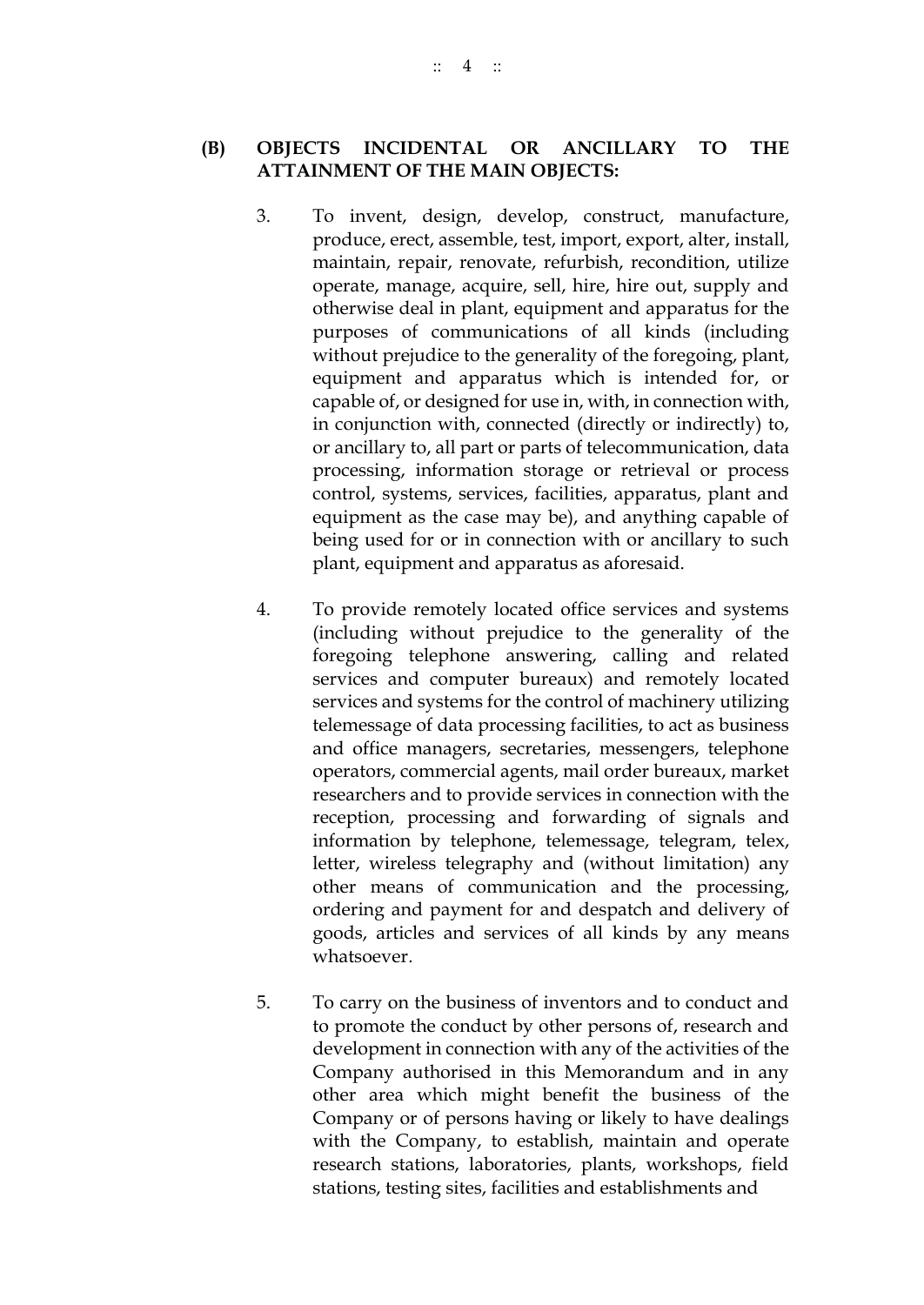generally to engage in research and development for the Company and for other persons and to turn to account the results thereof.

- 6. To provide for the benefit of other persons consultancy, advisory, training and management services concerning or connected with anything that the Company does in the exercise of its powers or has power to do, or in which the Company has gained or developed expertise in the course of its business, and to provide training and educational courses, instruction, documentation and material for employees of the Company and for other persons in matters which in the opinion of the Company are connected with, or concern or are of benefit to, the businesses and activities of the Company or which utilize the Company's communications systems or services.
- 7. To carry on all or any of the businesses of operators, providers of and advisers in connection with, security and alarm facilities, systems, apparatus, and services of all kinds, including (without prejudice to the generality of the foregoing) intruder, fire and smoke alarm systems and patrols and surveillance of property. To carry on the business of inquiry and detective agencies and to investigate and detect crimes whether or not relating to the business activities of the Company and whether or not committed against the Company and to conduct prosecutions of criminal offences in the name of the Company or of, or on behalf of, any other person.
- 8. To acquire, produce, transmit, publish, print and reproduce in any form whatsoever (including without prejudice to the generality of the foregoing, visual, or audible form and forms capable of being used by, in or in connection with, computers) and to buy, sell, supply or otherwise deal in directories, brochures, manuals, periodicals, magazines, newspapers, books, pictures, photo-graphs, stationery and other documents.
- 9. To invent, design, develop, construct, manufacture, produce, erect, assemble, test, import, export, alter, install, maintain, repair, renovate, refurbish, recondition, utilize, operate, manage, purchase, sell, hire, hire out, supply and otherwise deal in all kinds of equipment, apparatus, plant, machinery, appliances, articles, furniture, accessories, components, fittings, tools, computers, computer programs and software which are required or are likely to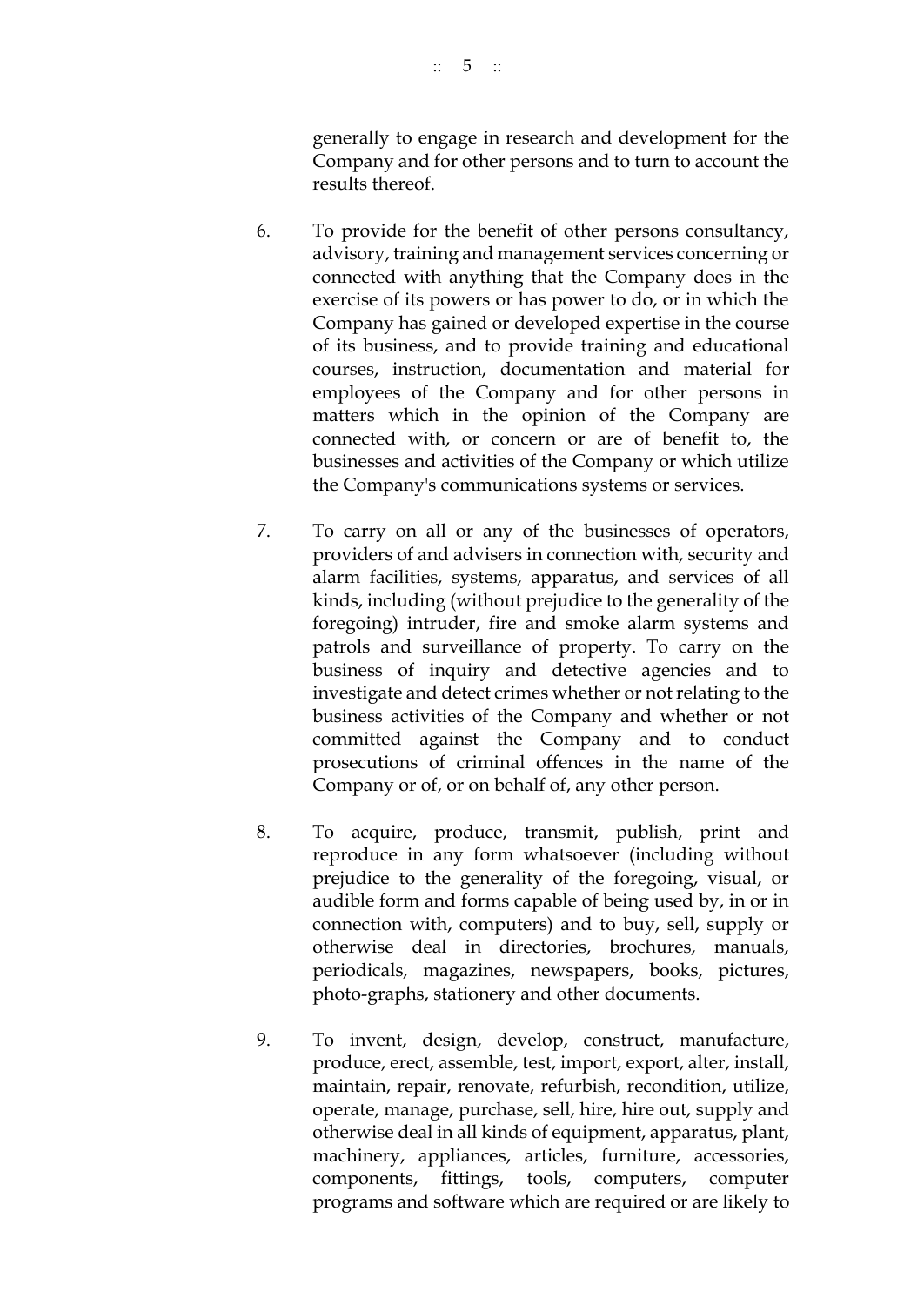- 10. To carry on and engage in the business of providing consultative and technical services relating to the business of the Company or related business or activity, by way of market survey, preparing feasibility and project reports, and to enter into any arrangements of licensing, chartering, brokerage, technical, business or financial collaboration with any other party or concern, for singular or mutual benefit of in-taking or outflowing of know-how, whether existing or newly developed techniques, including any rights or special methods and trade secrets.
- 11. To act as agents of any other person or any other company in the interest of the company, with or without remuneration.
- 12. To erect, construct, enlarge, alter or maintain buildings and structures of every kind necessary or convenient for the company's business.
- 13. To acquire and undertake the whole or any part of the property and liabilities of any person, firm or company carrying on any business which the company is authorised to carry on or possessed of property suitable for the purposes of this company.
- 14. To acquire, deal with or dispose of any kind of property, moveable or immoveable and rights and to manage, let, give on lease, mortgage, sell, underlet, dispose of or otherwise turn to account all or any of the property or rights of the company whether immoveable or moveable including all and every description of machinery apparatus or appliances, and to hold, use, cultivate, work, manage, improve carry on and develop the undertaking land and immoveable and moveable property, and assets of any kind of the company or any part thereof.
- 15. To enter into partnership or into any arrangement for sharing profits, amalgamation, union of interests, cooperation, joint venture, reciprocal concession or otherwise or amalgamate with any person or company carrying on or engaged in or about to carry on or engage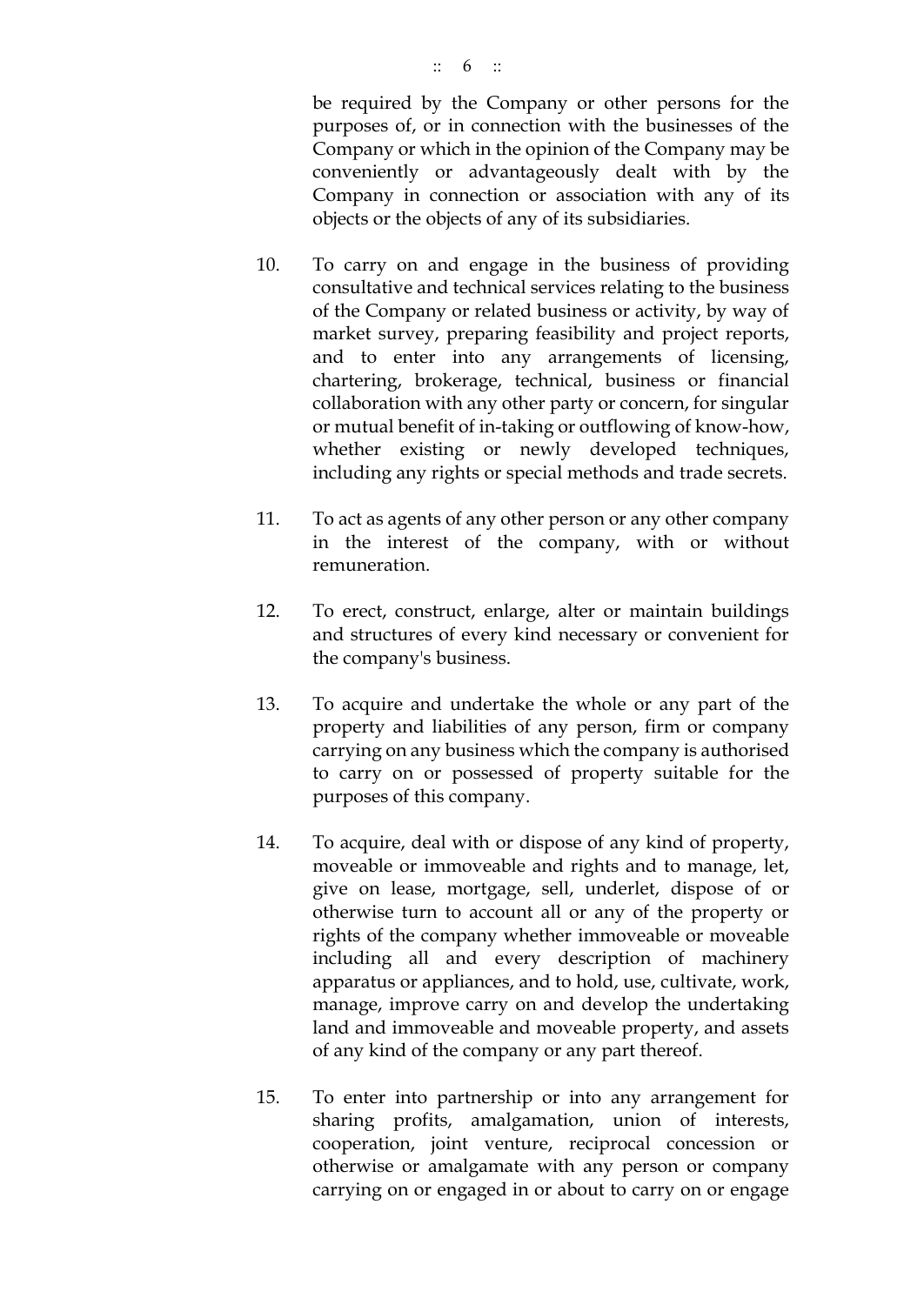in any business or transaction which this company is authorised to carry on.

- 16. To enter into negotiations with foreign companies or other persons and acquire by grant, purchase, lease, licence or other terms of copyrights, formulae, process and other rights and benefits and to obtain financial and/or technical collaboration, technical information know-how and expert advice.
- 17. To sell, let exchange or otherwise deal with the undertaking of the company or any part thereof for suchconsideration as the company may think fit and in particular for shares, debentures or securities of any other company having objects altogether or in part similar to those of this company and if thought fit to distribute the same among the shareholders of this company.
- 18. To pay for any properties rights or privileges acquired by the company, either in shares of the company or partly in shares and partly in cash or otherwise.
- 19. To promote any other company having similar Objects for the purpose of acquiring all or any of the property and liabilities of this company.
- 20. To procure the recognition of the Company in any country, state or place outside India and to establish and maintain local registers and branch places of business in any part of the world.
- 21. To lend money or property on mortgage of immoveable property or on hypothecation or pledge of moveable property or without security to such person and on such terms as may seem expedient and in particular to customers of and persons having dealings with the Company, provided the Company shall not carry on the business of banking as defined by the Banking Regulation Act, 1949.
- 22. To enter into any agreement with any Government or authority municipal, local or otherwise or any person, corporate body, co-operative society or company that may seem conducive to any of the objects of the Company and to obtain from any such Government, authority, person, corporate body, co-operative society or company any rights, privileges, charters, contracts, licences and concessions which the Company may think fit, desirable to obtain and to carry out, exercise and comply therewith.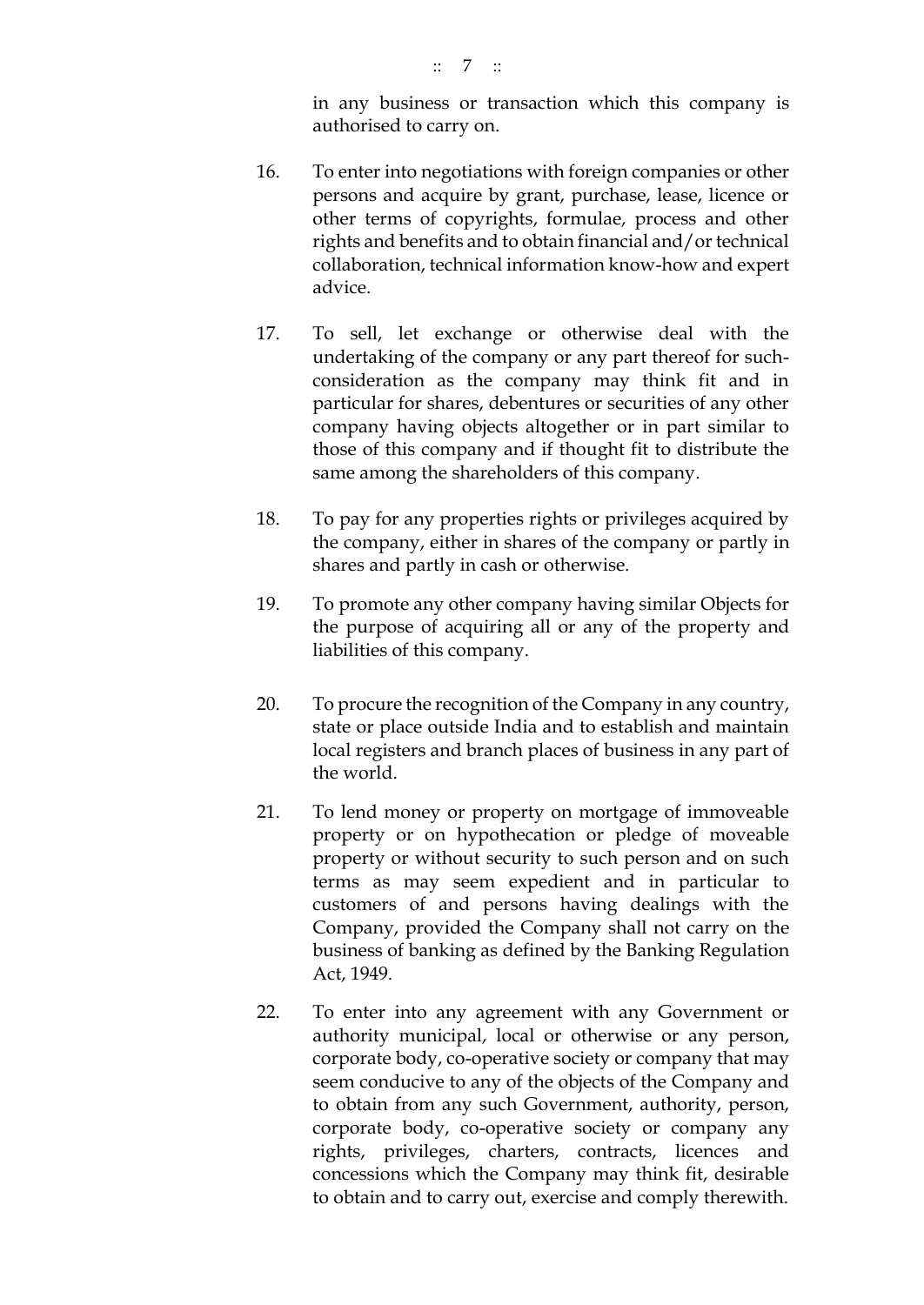- 23. To insure the whole or any part of the property of the Company, either fully or partially, to protect and indemnify the Company from liability or loss in any respect, either fully or partially, and also to insure and to protect and indemnify any part or portion thereof, either on mutual principle or otherwise.
- 24. To exercise all or any of its corporate powers, rights and privileges and to conduct its business in all or any of its branches in the Union of India and in any or all states, territories, possessions, colonies and dependencies thereof and in any or all foreign countries, and for this purpose to have and maintain and to discontinue such number of offices and agencies therein as may be convenient.
- 25. To stand guarantors and be surety or answerable for the debts or defaults of any person, firm or company arising on contracts for payment or repayment of moneys or loans or the fulfillment of any obligations or performance by any such person, firm or company, and to enter into contracts of indemnity or guarantee on such terms and conditions as may seem necessary or expedient for effecting the same.
- 26. To provide for the welfare of Directors or employees or exemployees of the Company and the wives and families or the relatives, dependents or connections of such persons, by building or contributing to the building of houses, dwellings or quarters or by grants of money, pensions, gratuities, allowances, bonuses or benefits or any other payments, or by creating and from time to time subscribing or contributing to provident fund and other associations, institutions, funds, profit sharing or other schemes, or trusts and by providing or subscribing or contributing towards places of recreation, institutions, hospitals and dispensaries, medical and other attendance and other assistance as the Company shall think fit.
- 27. To create any depreciation fund, reserve fund, sinking fund, insurance fund or any special or other fund, whether for depreciation or for repairing, improving, extending or maintaining any of the property of the Company or for redemption of debentures or redeemable preference shares or for any other purpose whatsoever conducive to the interests of the Company.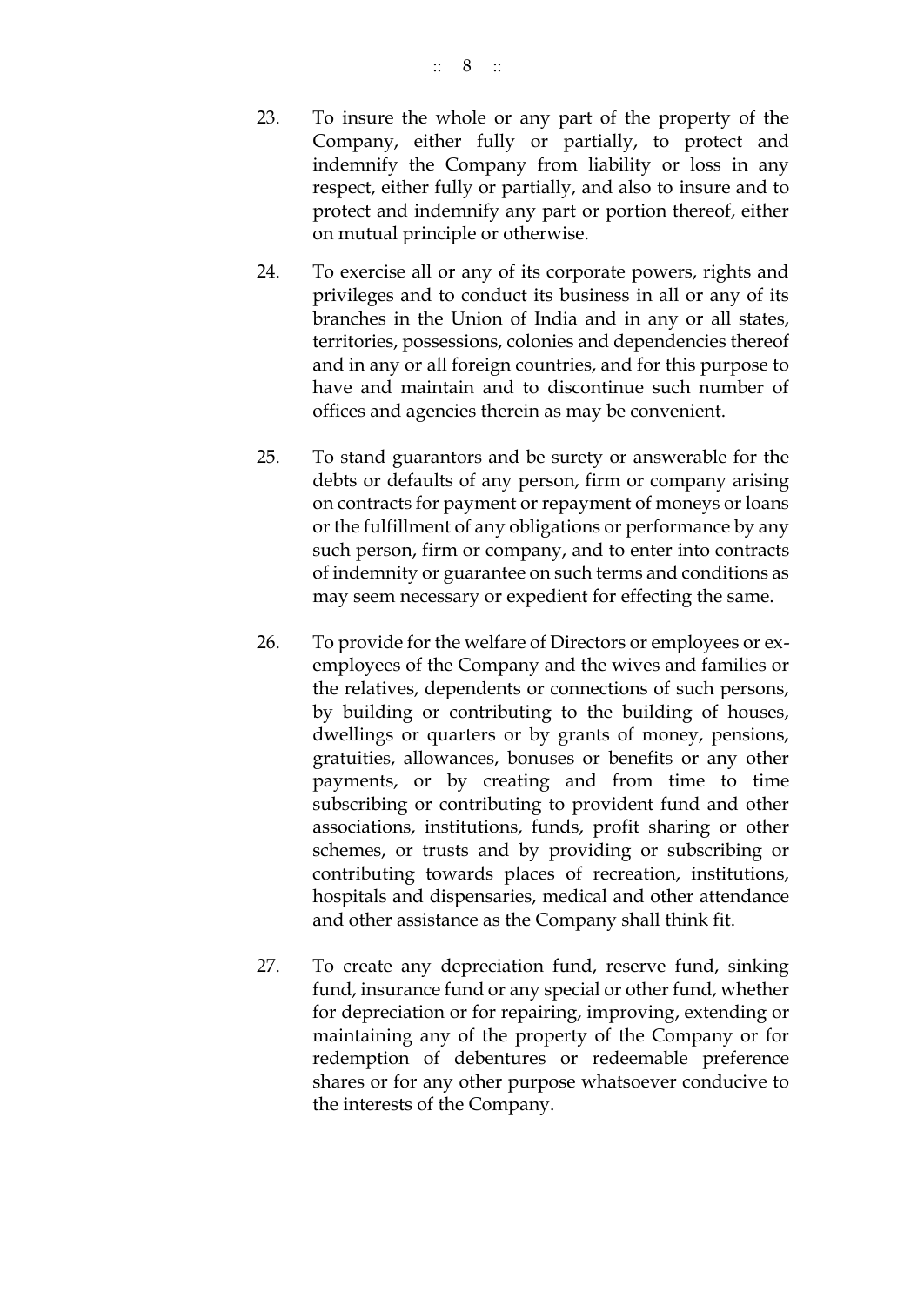- 28. To furnish and provide deposits and guarantee any funds required in relation to any tender or application for any contract, concession, decree, enactment, property or privilege or in relation to the carrying out of any contract, concession, decree or enactment.
- 29. To appoint trusts to hold securities on behalf of, and to protect the interests of, the Company.
- 30. For all or any of the purposes of the Company to draw, make, accept, endorse, discount, execute, issue, negotiate and sell bills of lading, warrants, debentures and other negotiable instruments with or without security and also to draw and endorse promissory notes and negotiate the same and also take and receive advances by discounting or otherwise, with or without security, upon such terms and conditions as the Company deems fit, and also to advance any sum or sums of moneys upon materials or other goods or any other things of the Company upon such terms and securities as the Company may deem expedient.
- 31. To issue debentures, debenture-stock, bonds, obligations and securities of all kinds and to frame, constitute and secure the same, as may seem expedient, with full power to make the same transferable by delivery or by instrument of transfer or otherwise and either perpetual or terminable and either redeemable or otherwise, and to charge or secure the same by trust deed or otherwise on the undertaking or the company or upon any specific property and rights, present and future, of the Company including, if thought fit, uncalled capital or otherwise howsoever.
- 32. To deal in stationery and equipments required for any of the activities or objects which the Company is authorised to carry on or pursue.
- 33. To establish a trust or trusts and/or appoint trustees thereof from time to time and vest funds or any property in the trustees who shall hold and deal with such funds or property in such a manner as the Company may decide.
- 34. To establish and maintain branches and agencies at any place or places in India or other parts of the world for the conduct of the business of the Company.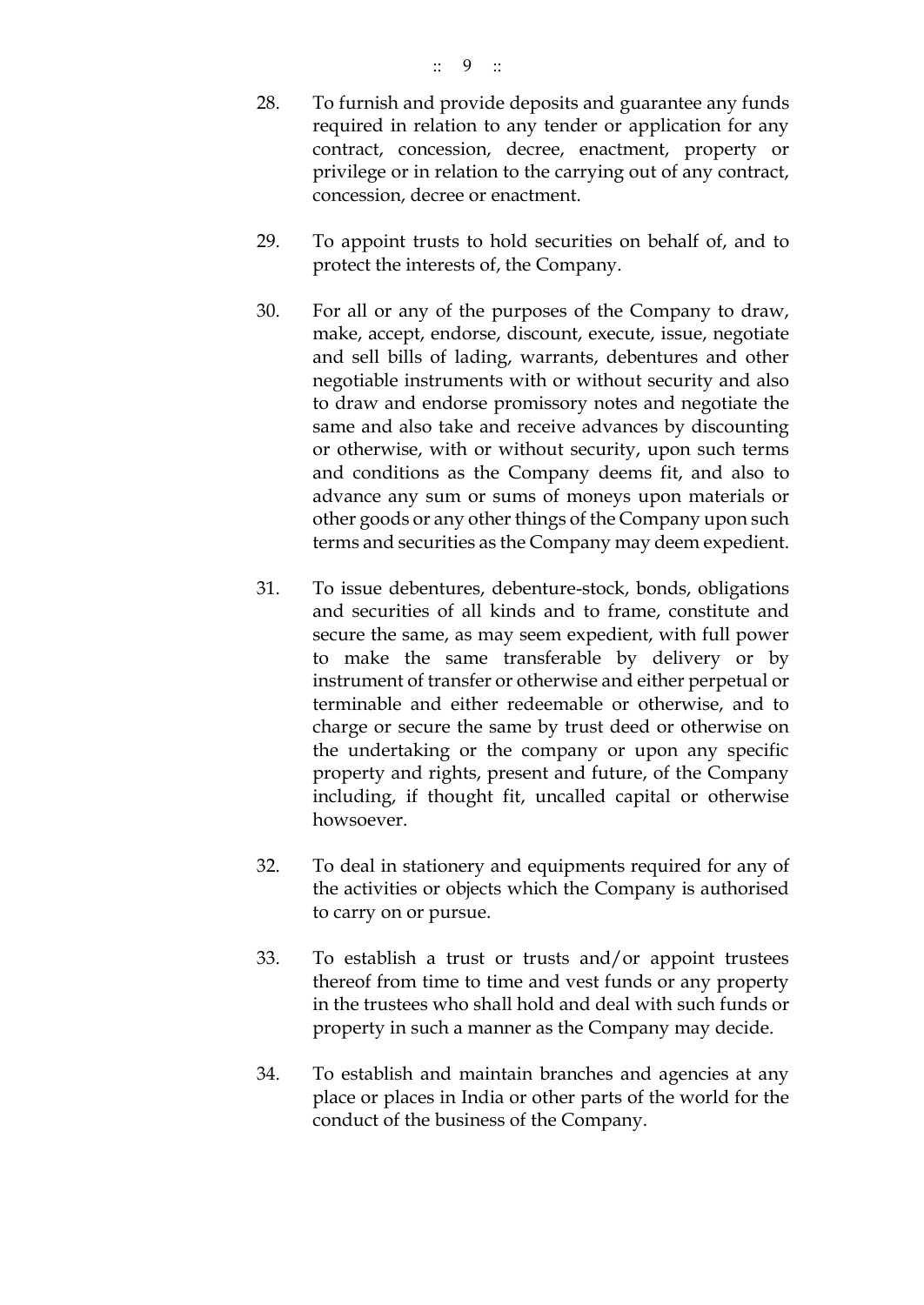- 35. To borrow or raise or secure the payment of money or to receive money on deposit at interest or otherwise for any of the purposes of the Company, and at such time or times as may be thought fit, by promissory notes or by taking credit in or opening current accounts with any person, firm, bank or company, and whether with or without any security, or by such other means deemed expedient and in particular by the issue of the debentures or debenturestock, perpetual or otherwise, and in security for any such debentures and debenture stock to issue a mortgage, pledge or charge over the whole or any part of the property and assets of the Company, both present and future, including its uncalled capital, by special assignment or otherwise, or to transfer or convey the same absolutely or in trust, and to give the lenders power of sale and other powers as may seem expedient and to purchase, redeem or pay off any such securities, subject to directive Reserve Bank of India.
- 36. To invest and deal with moneys and funds belonging or entrusted to the Company, not immediately required, in land, buildings, bullion, commodities, shares, debentures, articles, goods, negotiable instruments, advances against ships, vessels, vehicles, aircrafts or such other crafts or any moveable or immoveable property or rights, government, municipal and other bonds and securities and in such other investment and in such manner as may from time to time be determined and to vary such investments and transactions and to lend moneys on such terms, and with or without security, as may seem expedient and in particular to customers and others having dealings with the Company and to guarantee the performance of contracts by any such persons.
- 37. To take part in the management, supervision, or control of the business or operation of any company, having similar objects and for that purpose, to appoint and remunerate any directors, accountants, officers, technicians, consultants, experts or others.
- 38. To pay out of the Company all expenses which the Company may lawfully pay with respect to the promotion, formation and registration of the Company or the issue of its capital including brokerage and commission for obtaining applications for or taking, placing or underwriting or procuring the underwriting of shares, debentures, or other securities of the company.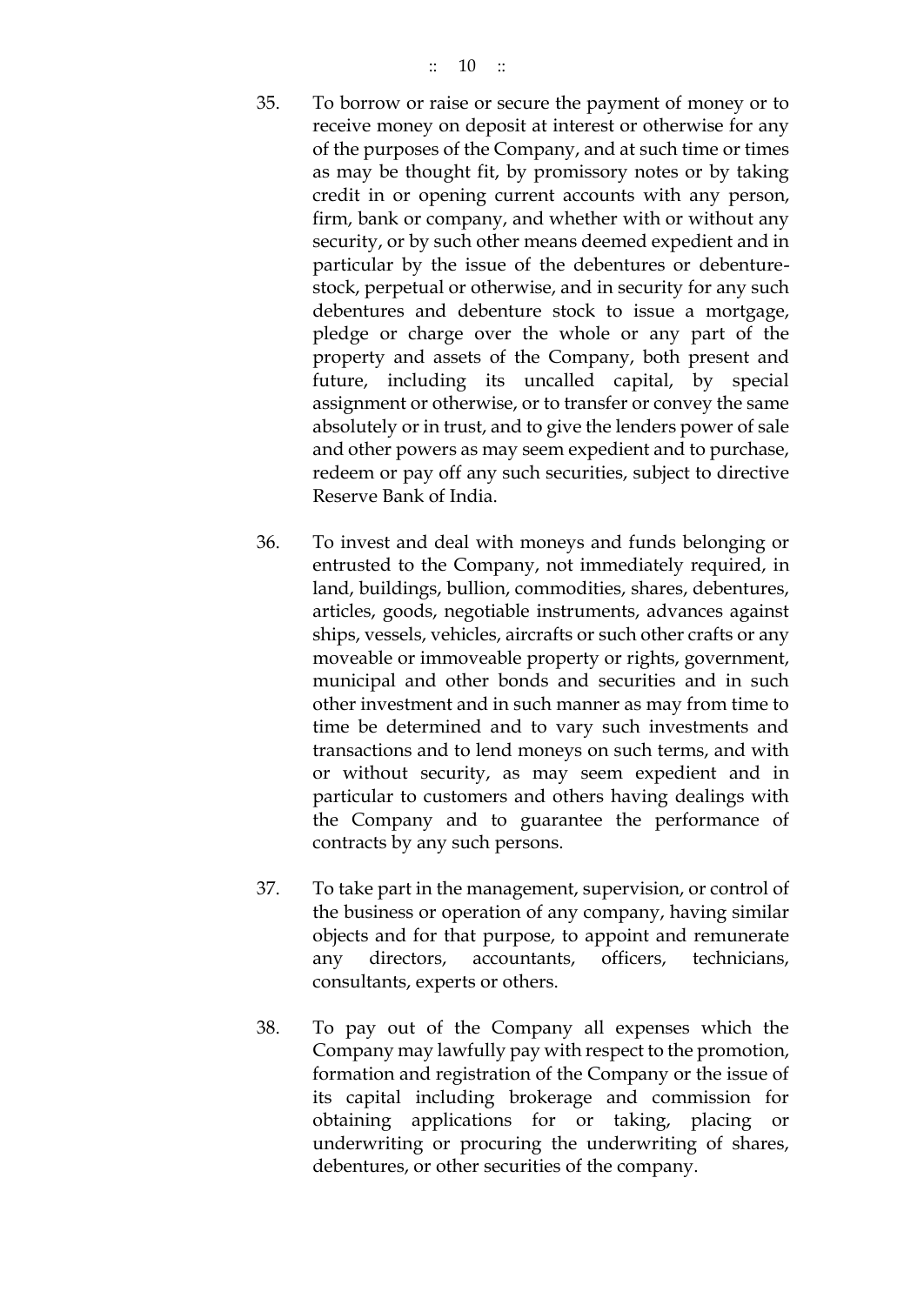- 39. To pay all preliminary expenses of any company promoted by the Company or any company in which the Company is or may contemplate being interested including in such preliminary expenses all or any part of the cost and expenses of owners of any business of property acquired by the Company.
- 40. To lend and advance monies or give credit to such person or persons or companies and on such terms as may seem expedient and in particular to customers and others having dealings with the Company and to guarantee the performance of any contract or obligation and the payment of monies of or by any such persons or companies and generally to give guarantees and indemnities.
- 41. To place, reserve or distribute as bonus shares among the members or otherwise to apply, as the Company may from time to time think fit, any moneys received by way of premium on share or debentures issued at a premium by the Company and any moneys received in respect of forfeited shares.
- 42. To sell, improve, manage, develop, exchange, lease, mortgage, dispose of, turn to account or otherwise deal with all or any part of the property and rights of Company for the time being.
- 43. To indemnify and keep indemnified officers, directors, agents and servants of the Company against proceedings, costs, damages, claims and demands in respect of anything done or ordered to be done by them for and in the interest of the Company and for any loss, damage, or misfortune, whatever which shall happen in the execution of the duties of their office or made in relation thereto.
- 44. To acquire and secure membership, seat or privilege either in the name of the Company or its nominee or nominees in and of any association, exchanges, market, club or other institution in India or any part of the world for furtherance of any business, trade or industry.
- 45. To purchase, take on lease or in exchange, hire or otherwise acquire any immoveable or moveable property, any rights or privileges which the Company may think necessary or convenient for the purposes of its business or may enhance the value of any other property of the Company and in particular any land, buildings, easements, machinery, plant and stock-in- trade, and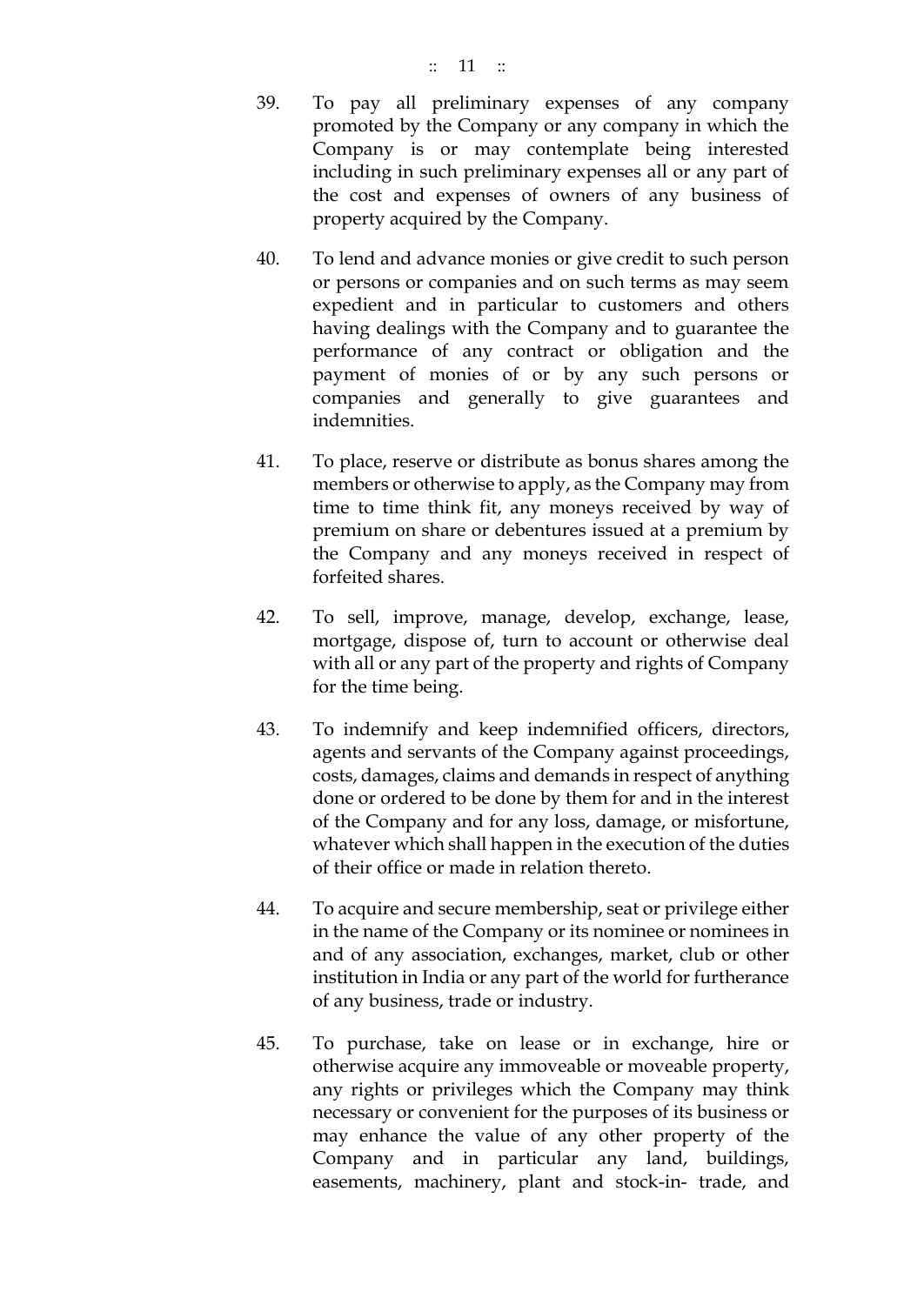either to retain any property to be acquired for the purposes of the Company's business or to turn the same to account as may seem expedient.

- 46. To enter into any contract, agreement, arrangement or other dealings in the nature of technical collaborations or otherwise for the efficient conduct of the Company or any part thereof.
- 47. To enter into contracts, agreements, joint-ventures, collaborations and agreements with any other person, firm, company or body corporate in India or abroad for the carrying out by such other person, firm, company or body corporate, on behalf of the Company any of the objects for which the Company is formed.
- 48. To let on hire purchase system, lease or to lend or otherwise dispose of any property belonging to the Company.
- 49. To sell, lease, mortgage or otherwise dispose of the property, assets or undertaking of the Company or any part thereof for such consideration as the shares, stocks, debentures or other securities of any other company having objects altogether or in part similar to those of the Company.
- 50. To pay for any rights or property acquired by the Company and to remunerate any person or company for the services rendered or to be rendered in placing of shares in the Company's capital or any debentures, debenturestocks, or other securities of the Company, or in or about the formation or promotion of the Company or the acquisition of property by the Company or the conduct of its business whether by cash payment or by the allotment of shares, debentures, or other securities of the Company, credited as paid up in full or in part or otherwise.
- 51. To receive money on deposit or loan and borrow or raise money in such manner as the Company shall think fit, and in particular by the issue of debentures, or debenture-stock (perpetual or otherwise) and to secure the payment of any money borrowed, raised or owing by mortgage, charge or lien upon all or any of the property or assets of the Company (both present and future) including the uncalled capital and also by a similar mortgage, charge or lien to secure and guarantee the performance by the Company of any other person or company of any obligation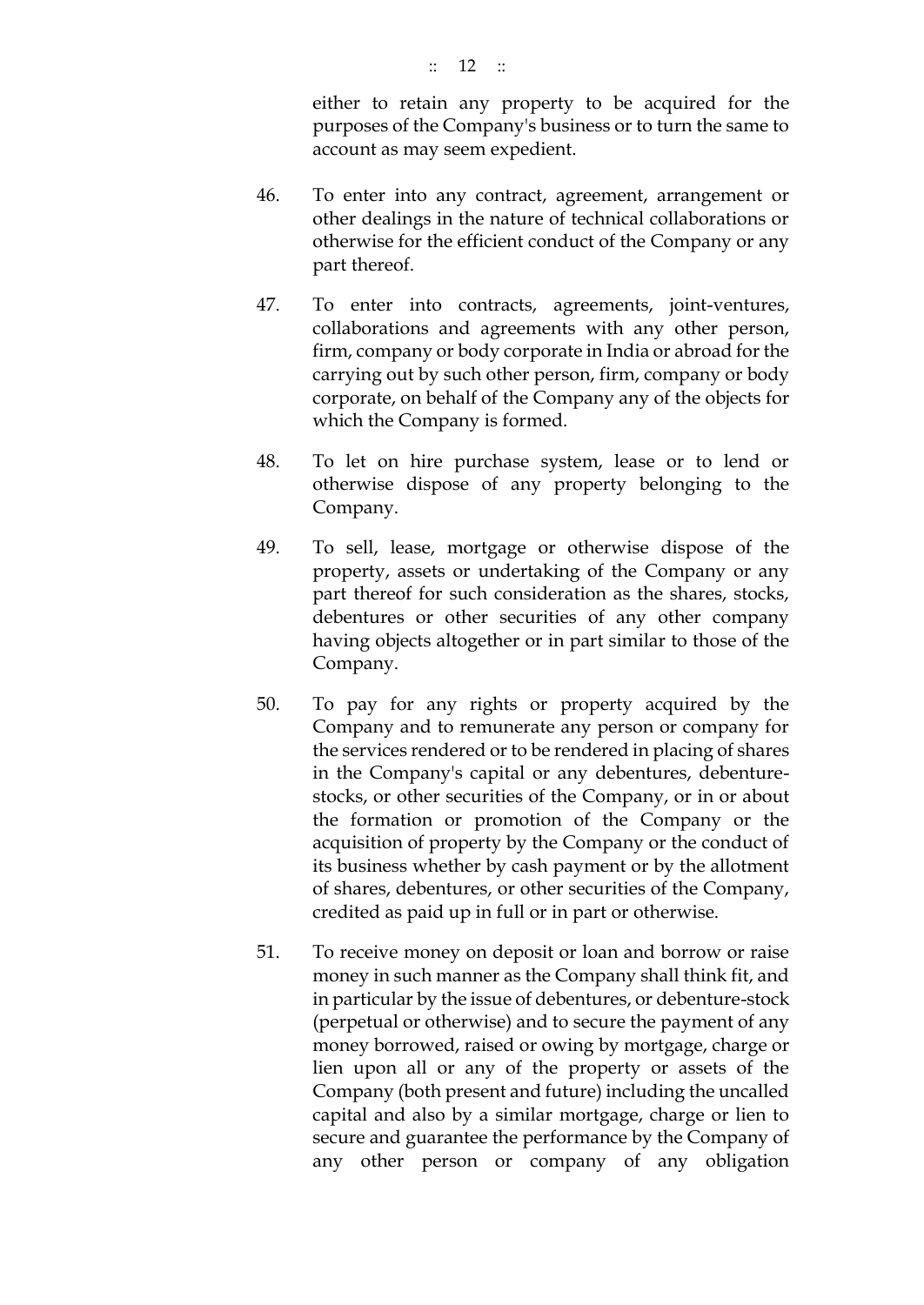undertaken by the Company or any person or company as the case may be.

- 52. To invest or deal with the surplus funds of the Company in such manner and upon such securities as shall from time to time be thought necessary and to create any reserve fund, sinking fund, insurance fund, depreciation fund or provident fund thereof.
- 53. To take or otherwise acquire and hold shares, debentures or securities of or in any other Company having objects similar to those of this Company.
- 54. To undertake and execute any trusts the undertaking of which may seem to the Company desirable and either gratitously or otherwise for the benefit of employees or former employees.
- 55. To open current, cash-credit, overdraft or other bank accounts and operate the same and to draw, make, accept, endorse, discount, execute and issue bills of exchange, promissory notes, bills of lading, warrants, debentures and other negotiable or transferable instruments and securities.
- 56. To aid pecuniarily or otherwise any association, body or movement having for an object the solution, settlement or surmounting of industrial or labour problems or troubles or the promotion of industry or trade.
- 57. To establish, support, join or become a member of either directly or through nominees, any company, association, institution or fund for the promotion of exports or for the promotion of any other objects of national, general, industrial, commercial or particular interest or utility and for this purpose to enter into such commitments, undertakings, indemnities, guarantees, assurances, insurances or arrangements for the sharing or distribution of liabilities, assets or interest as may seem appropriate.
- 58. To acquire and undertake the whole or any part of the business, property and liabilities of any person or company carrying on or proposing to carry on business which the Company is authorised to carry on.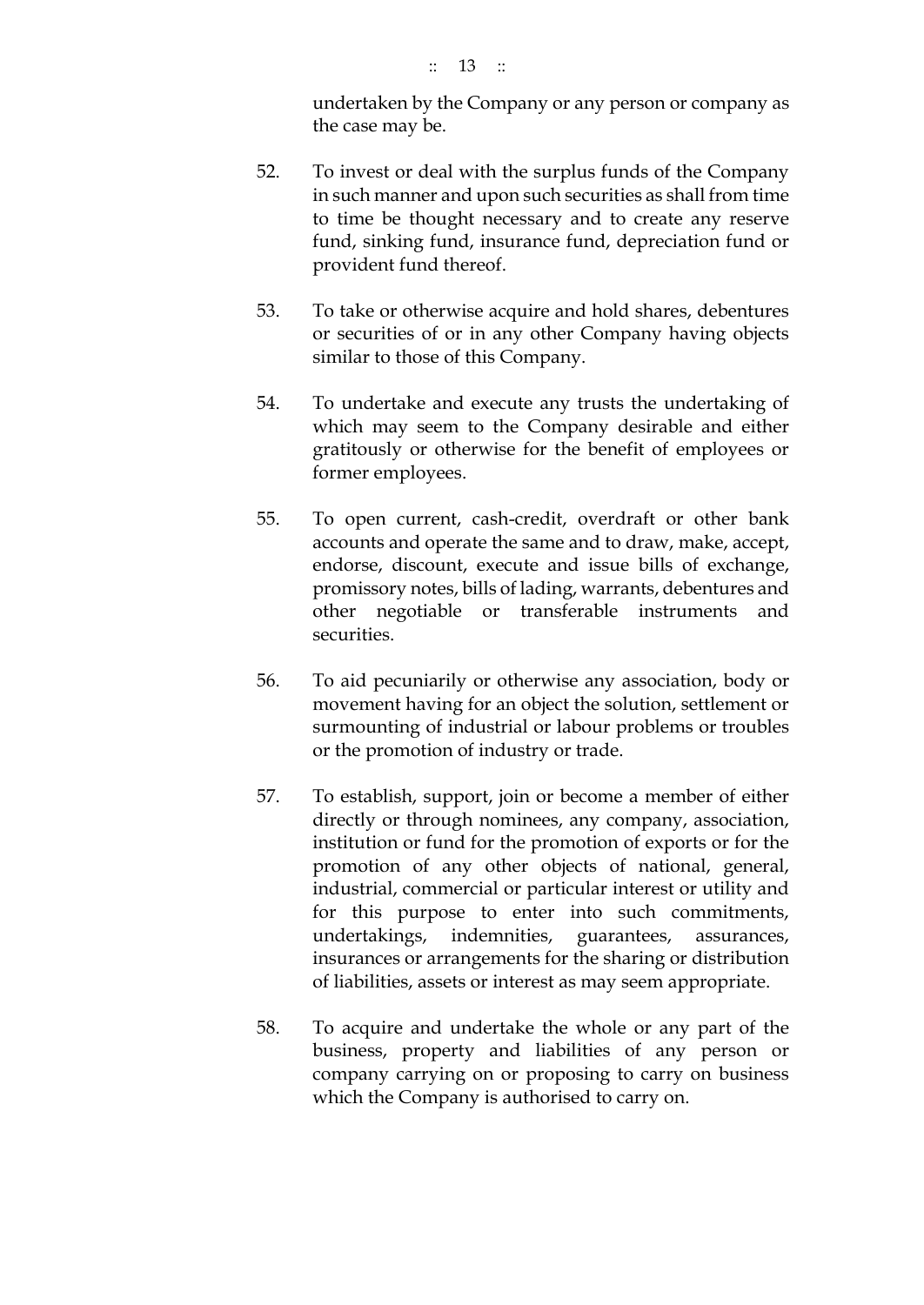- 59. To establish or promote or concur in establishing or promoting any company or companies having similar objects for the purpose of acquiring all or any of the property, rights and liabilities of the Company and to place or guarantee the placing of, underwrite, subscribe for or otherwise, acquire all or any part of the shares, debentures or other securities of any such other company.
- 60. To apply for, promote and obtain any Act, charter, privilege concession, licence, authorisations from any Government, State or Municipality, for enabling the Company to carry any of its objects into effect, or for extending any of the powers of the Company or for affecting any modification of the Company's constitution, or for any other purpose which may seem expedient and to oppose any proceeding or applications which may seem calculated, directly or indirectly to prejudice the Company's interests.
- 61. To acquire by concession, grant, purchase, barter, lease, license or otherwise, either absolutely or conditionally and either alone or jointly with others, any moveable or immoveable property of any description and any patents, trade marks, concession, privileges and other rights for the objects and business of the Company and to construct, maintain and alter any buildings or works necessary or convenient for the purpose of the Company and to pay for such lands, buildings, works, property or rights or any other property and rights purchased or acquired by or for the Company, by shares, debentures, debenture stock, bonds or other securities of the Company or otherwise, and to manage, develop, sell, let on lease or for hire, or otherwise, dispose of or turn to account, the same at such time or times and in such manner and for such consideration as may be deemed proper or expedient.
- 62. To make donations to such persons or institutions in cash or any other assets as may be thought directly or indirectly conducive to any of the Company's objects or otherwise expedient and in particular to remunerate any person or corporation introducing business to this company, and also to subscribe, contribute or otherwise assist or guarantee money for charitable, scientific, religious or benevolent, national, public or other institutions, objects or for any exhibition or any public general or other objects and to establish and support or aid in the establishment and support of associations, institutions, funds and conveniences for the benefit of the employees or ex-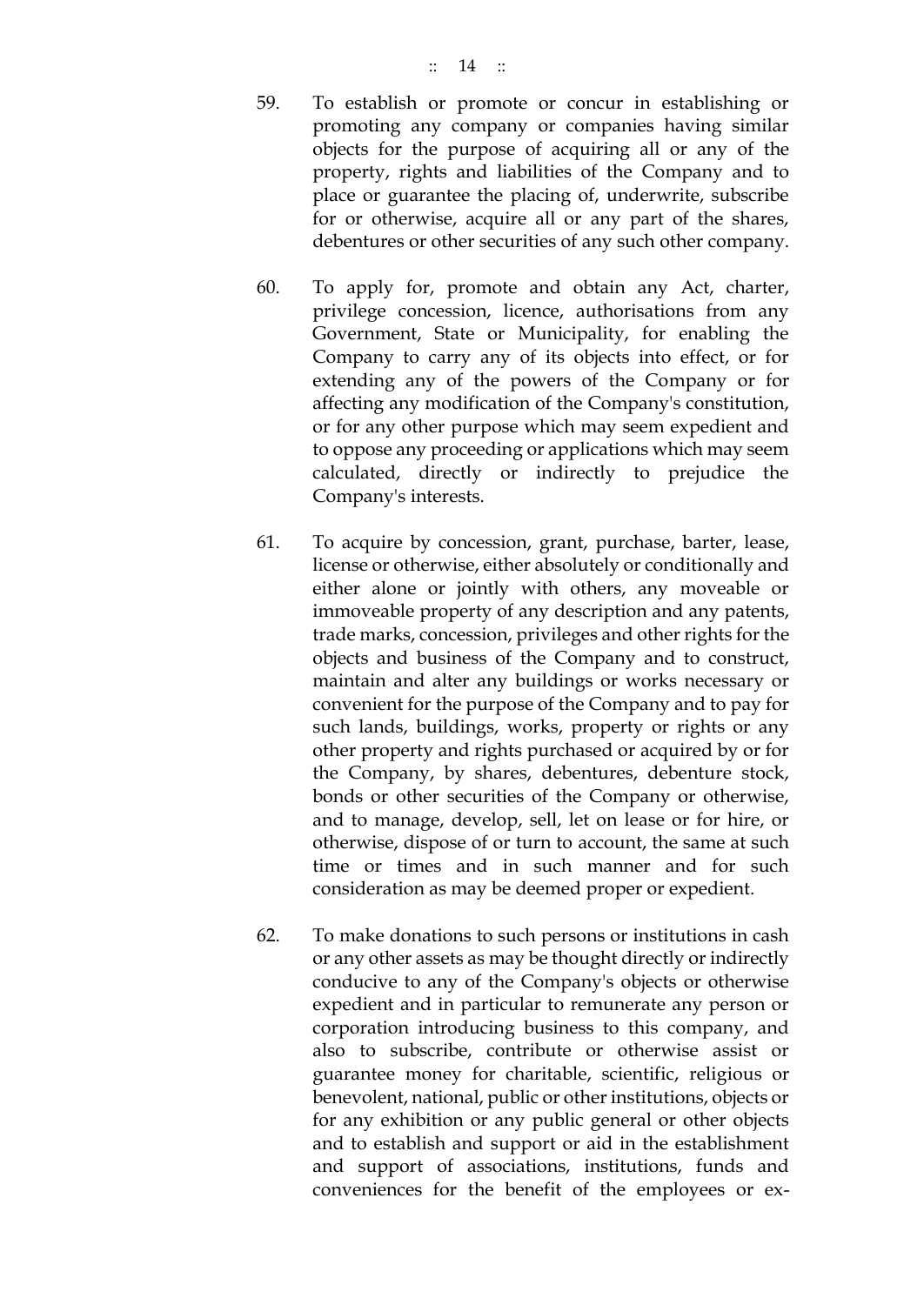employees (including Directors) of the Company or its predecessors or the dependents of such persons or other benefit societies and bonuses either by way of annual payments or a lump sum and to make payments towards insurance and to form and contribute to provident and benefit funds of or for such persons.

- 63. To refer to or agree to refer any claim, demand, dispute or any other question, by or against the Company, or in which the Company is interested or concerned and whether between the Company and the member or members of his or their representatives or between the Company and third parties, to arbitration in India or at any place outside India and to observe and perform and to do all acts, deeds, matters and things to carry out or enforce the awards.
- 64. To adopt such means of making known the business of the Company as may seem expedient and in particular by advertising in the press by circulars, by purchase and exhibition of works of art or interest, by publication of books and periodicals, and by granting prizes, rewards and donations.
- 65. To establish and maintain or procure the establishment and maintenance of any contributory or non- contributory pension or superannuation or provident or gratuity funds for the benefit of, and give or procure the giving of donations, gratuities, pensions, allowances, or emoluments to any persons who are or were at any time in the employment or service of the Company, or who are or were at any time Directors or Officers of the Company and the wives, widows, families and dependents of any such persons and also to establish and subsidise and subscribe to any institutions, associations, clubs, or funds calculated to be for the benefit of or to advance the interests and wellbeing of the Company, and make payments to or towards the insurance of any such person as aforesaid.
- 66. To distribute, among the members in specie any property of the Company or any proceeds of sale or disposal of any property of the Company subject to the provisions of the Companies Act in the event of winding up.
- 67. To train or to pay for training in India or abroad of any of the Company's employees or any other candidates in the interests and for the furtherance of the Company's objects and business.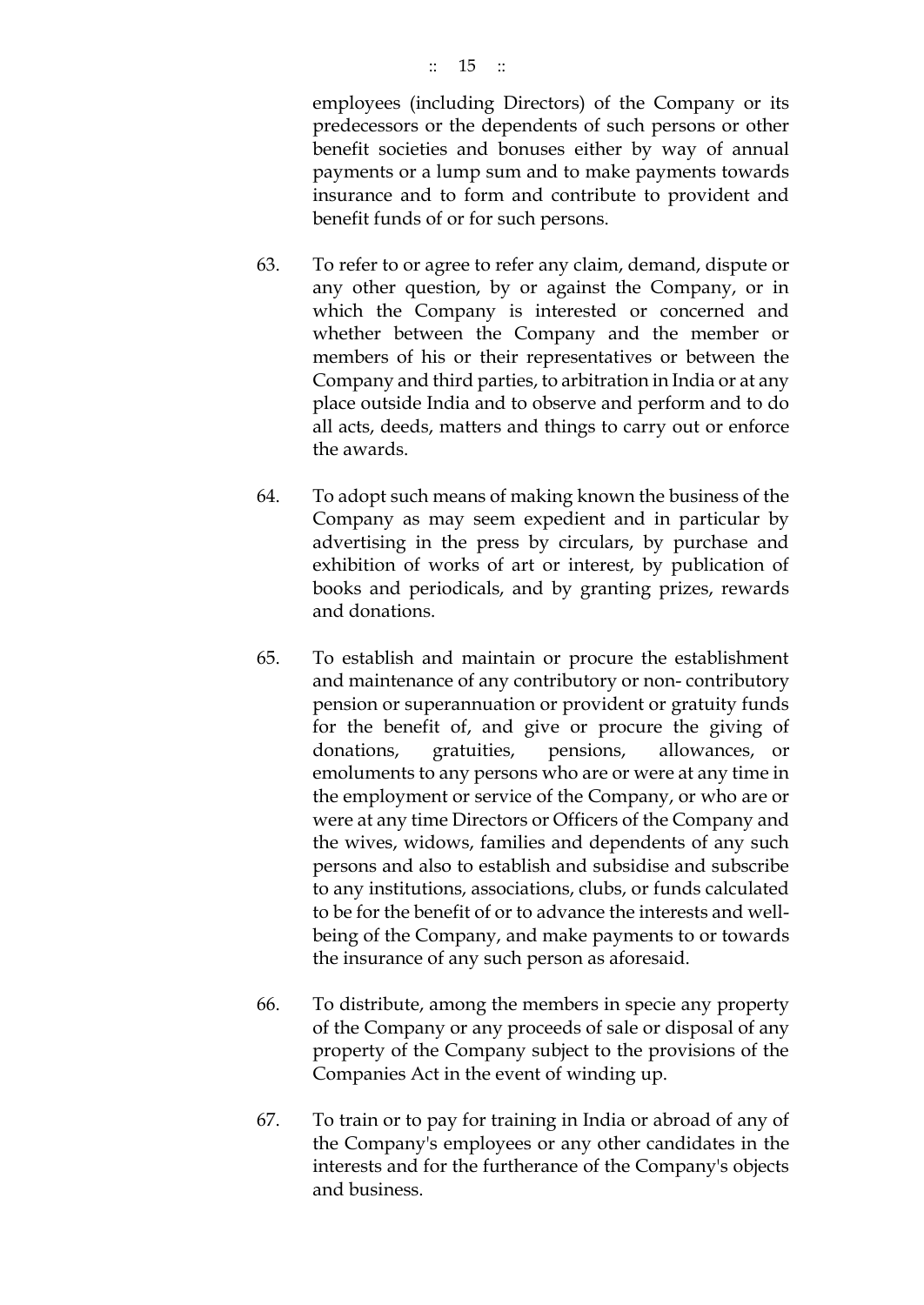- 68. To insure the whole or any part of the property of the Company either fully or partially to protect and indemnify the Company from any liability and also to insure and to protect and indemnify any part or portion thereof either on mutual principles or otherwise.
- 69. To establish branches or appoint agents in or outside India for or in connection with any of the objects of the Company.
- 70. To procure recognition of the Company in any part of the world and to carry out in any part of the world all or any part of the Company's objects either as principals, agents, contractors, trustees or otherwise, and either alone or in conjunction with others, and either by or through agents, sub-contractors, or otherwise; with power to appoint trustees, personal or corporate, to hold any property on behalf of the Company, and to allow any property to remain outstanding in such trustee or trustees.
- 71. To apply for, purchase or otherwise acquire any patents, brevets invention, licences, concessions and the like, conferring an exclusive or non-exclusive or limited right to use, any secret or other information as to any invention which may seem capable of being used for any of the purposes of the Company, and to use, exercise, develop, grant licences, in respect of, or otherwise turn to account the property, rights and information so acquired.

# **(C) OTHER OBJECTS :**

72. To purchase, charter, hire or otherwise acquire, sell, exchange or let either in India or in any country or otherwise deal with, aircraft, ships, vessels or trawlers of any description with all equipment and furnishings and to establish, maintain and operate transport services of air, water and land in India or between India and other countries of the world for the conveyance of passengers, mails and freight and/or for any other purpose, live-stock, corn and other products, all merchandise and food articles of whatsoever nature or kind between such ports and places in any part of the world as may seem expedient, also to acquire or obtain any postal and/or other subsidy, and generally to establish, maintain and operate lines, or regular services of aircraft, steamships or other vessels propelled by power or otherwise, on such trades, routes and services as may be allotted to the Company by any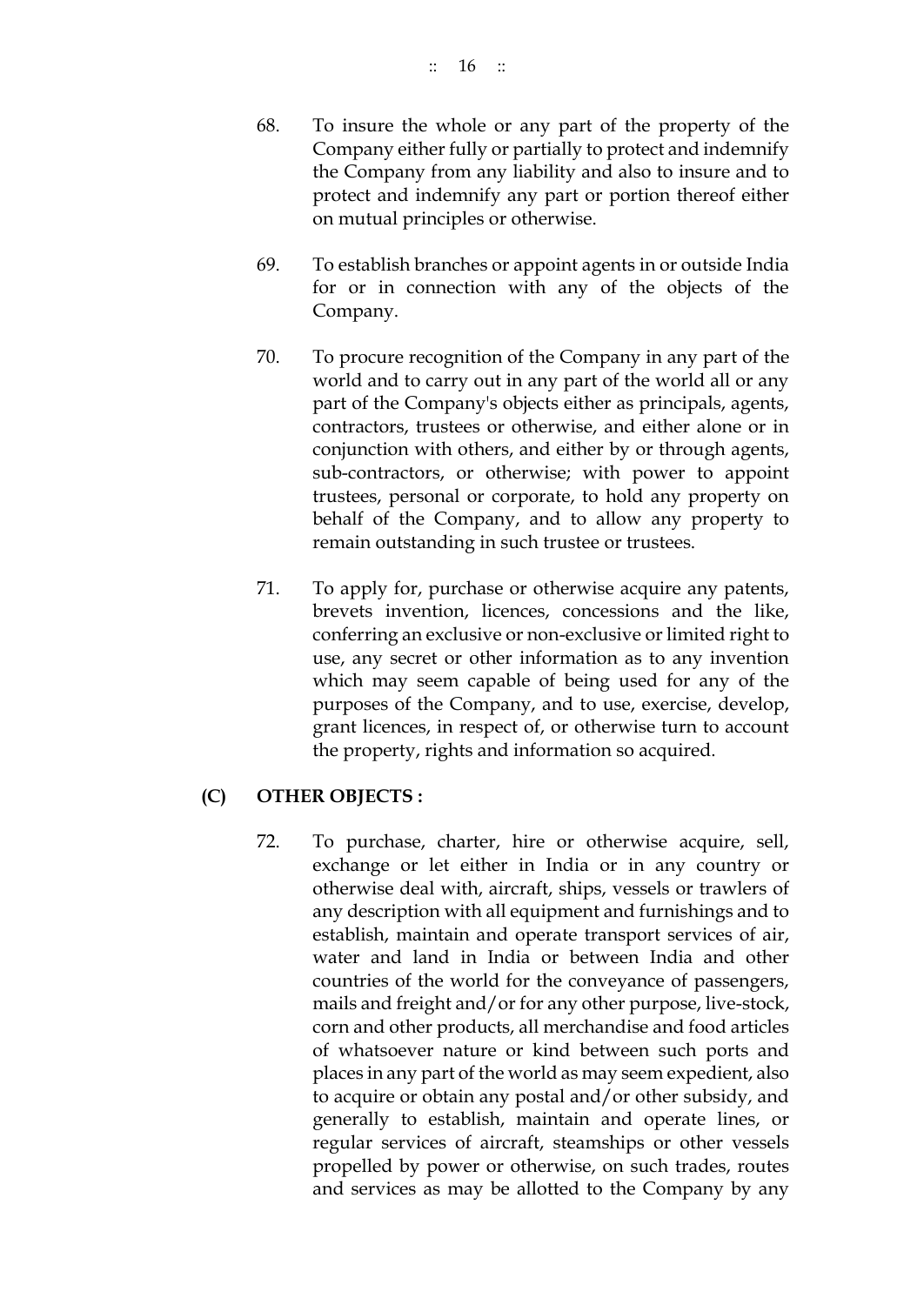#### :: 17 ::

Government or authority and to construct, purchase, own, maintain, repair, re-fit, replace, restore, sell or dispose of engines, boilers, machinery, component parts, accessories and fittings required for aircraft, ships, vessels, or trawlers of any description or kind.

- 73. To carry on the business of manufacturers and sellers of and dealers in and agents for all kinds of radio apparatus, all kinds of electric lamps including gas filled lamps, vacuum lamps, carbon lamps and arc lamps, electric discharge tubes and other articles, instruments and things required for or capable of being used for or in connection with the generation, transformation, propagation, radiation, distribution, supply, accumulation and application of electricity, wireless signalling, lighting, heating, motive power, x-ray, medical and all other purposes whatsoever, and to construct, maintain, work, buy, sell, let on hire and deal in, works plant, machinery, conveniences, and things of all kinds capable of being used in connection with such purposes.
- 74. To carry on the business of, and otherwise to act as, buying and selling agents in respect of any commodities, materials, articles and things whatsoever in India or abroad.
- 75. To buy, sell, import, export and deal in goods of all kinds, raw materials, manufactured and partly manufactured articles of all kinds, consumable articles and provisions, chattels and effects of all kinds both wholesale and retail.
- 76. To land, clear and forward cargoes and goods and carry on business as Mukadams and Landling and Forwarding Contractors, Forwarding Agents, Warehousemen and bonded warehousemen.
- 77. To manufacture, buy, sell, improve, treat, reserve, fine, aerate, mineralise, bottle and otherwise deal in mineral and aerated waters and other liquids of every description.
- 78. To carry on business as tourist and travel agents and contractors and to facilitate travelling, and to provide for tourists and travellers and promote the provision of Conveniences of all kinds in the way of through tickets, circular tickets, sleeping cars and berths, reserved places, hotel and lodging accommodation, guides, safe deposits, enquiry bureaux, libraries, lavatories, reading room, baggage transport and otherwise.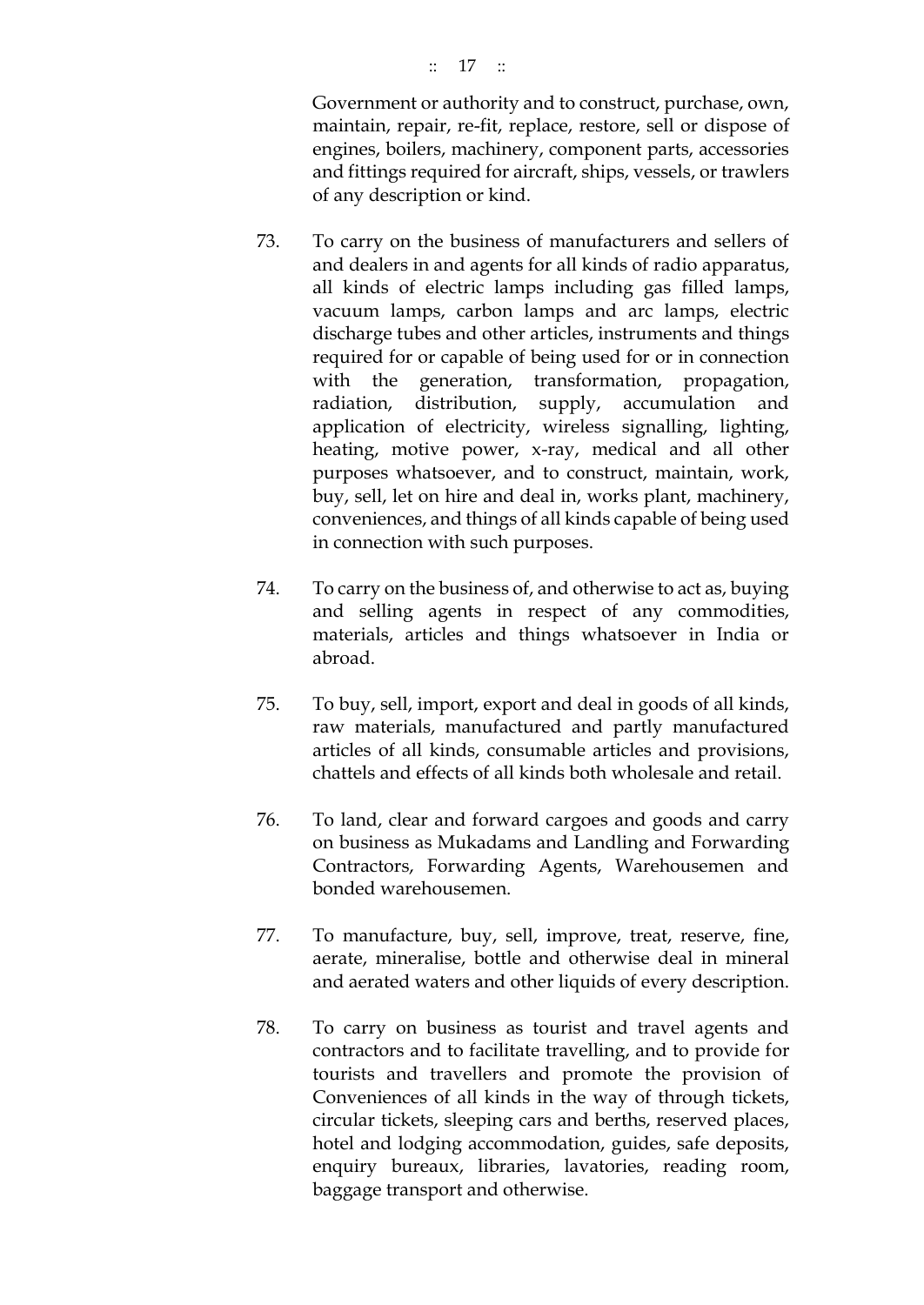- 79. To carry on the business of carriage proprietors, taxi cab, omnibus, and other public or private conveyance proprietors, omnibus, carriage, and motor car dealers and repairers and dealers in motor accessories of all kinds.
- 80. To make arrangements with persons engaged in any trade or business or provisions for the concession to the Company's members and their friends and other customers of any special rights, privileges and advantages and in particular in regard to the supply of goods.
- 81. To carry on the business of manufacturers and dealers in all types of inorganic salts like chlorides, hydroxides, peroxides, carbonates, nitrates, sulphates, nitrites, sulphites, hydrosulphites, hyprosulphites of sodium, potassium, calcium, strontium, barium, nickel, zinc, titanium, zirconium, lead, gold, silver, molybdenum used in space, defence and industrial technology, explosives and pyrotechnics, all raw material and compounds required for the manufacture of the above, and products made from or with the use of any of the by-products thereof.
- 82. To carry on the business of manufacturers of and dealers in all types of aromatic perfumery and flavouring synthetics like phenomes, acetyl derivatives, anthranilates, alcohols, aldehydes, ketones, esters, acids, salicylates, all types of synthetic musks, vanilin and its compounds and derivatives, coumarin and its derivatives and compounds, other compounds or chemicals or derivatives used in perfumery industry etc. all essential oils, both natural and synthetics, all raw materials and compounds required for the manufacture of the above products made from or with the use of any of the by-products thereof.
- 83. To carry on the business of manufacturers, dealers, exporters and importers in all types of monomers, polymers, co-polymers, micro-crystalline polymers, micro-crystalline synthetic resins, plastic compounds, laminated products and other chemicals used in the above.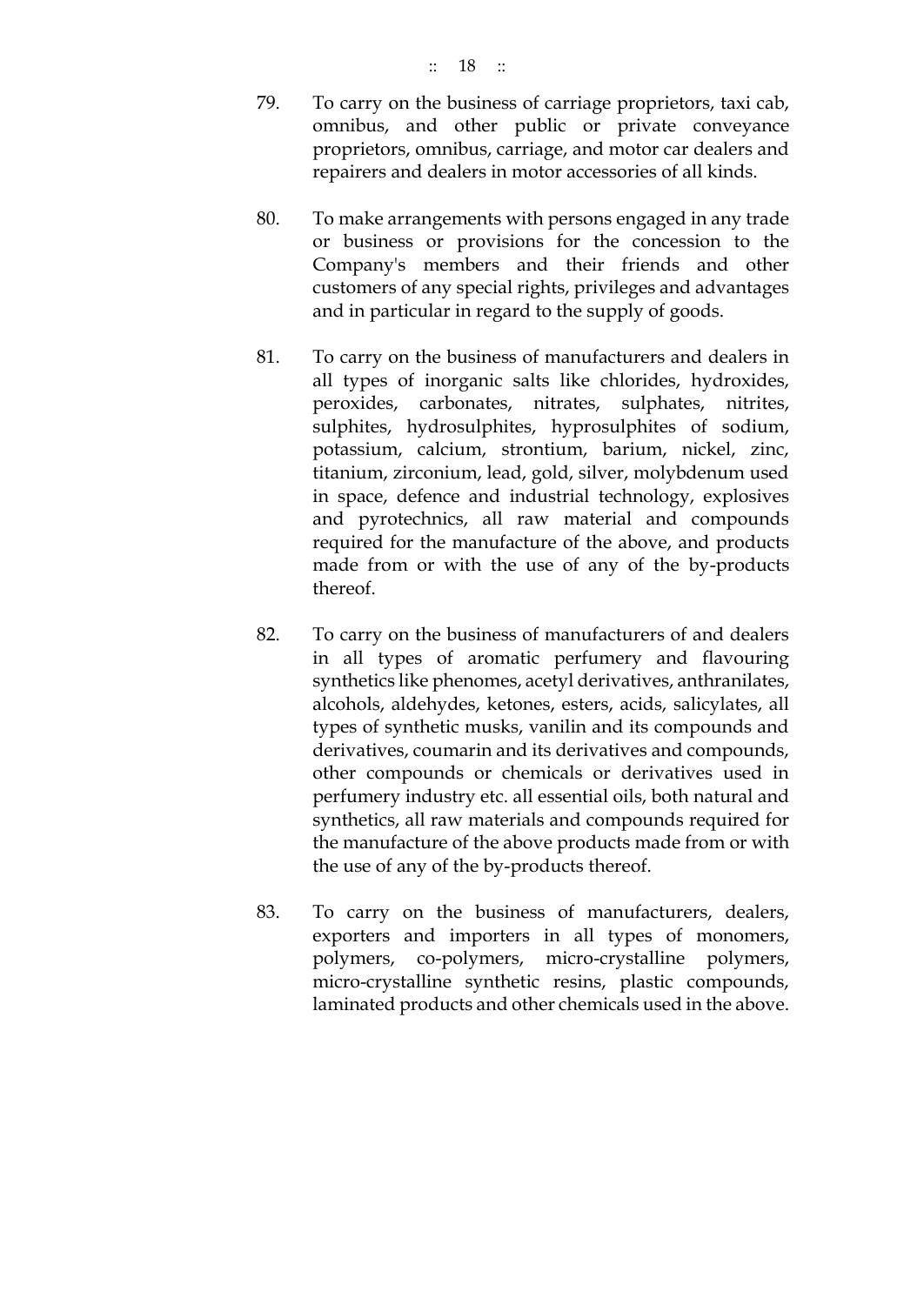- 84. To manufacture, sell and deal in basic acids and alkalies with their by-products and generally carry on the business of manufacturers, sellers and dealers in all kinds of heavy chemicals and fine chemicals.
- 85. To carry on the business of food processors and to deal in canned food products, dehydrated food products and other like products.
- 86. To cultivate, grow, produce or deal in any agricultural and vegetable products and carry on all or any of the businesses of farmers, dairymen, dairy farmers, vendors of milk, ice-cream, cheese, butter, poultry and provisions of all kinds, growers of and dealers in fruits, foods grains, pulses, oil seeds, corn, hay and straw, seedmen and nurserymen and to grow, buy, sell and trade in any of the above goods usually traded in or other business associated with farming.
- 87. To promote, establish, improve, develop, administer, own and run industries, projects enterprises or programmes for processing and preservation of agricultural produce, forest produce, and products of aquaculture, pisciculture, sericulture, apiculture and of animal origin for purposes of increasing quality or availability or otherwise of goods and subsidiary foods in all their forms and variations either for export or consumption in the country.
- 88. To manufacture all varieties of dyes used in all industries as also dyes, intermediaries, surgical appliances, plastic tubings, surgical plastic transfusion sets, and to manufacture organic and inorganic chemicals, blood and saline sets and other materials.
- 89. To carry on all or any of the businesses of manufacturing, processing and dealing in iron and steel, ferro alloys, special steels, aluminum, copper, lead, zinc, and their alloys and products and or manufacturing and dealing in industrial machinery, boilers, internal combustion engines, ball, roller and tapered bearings, tubes, cables, wires, pipes, cookers, printing machinery and textile machinery and their components and accessories.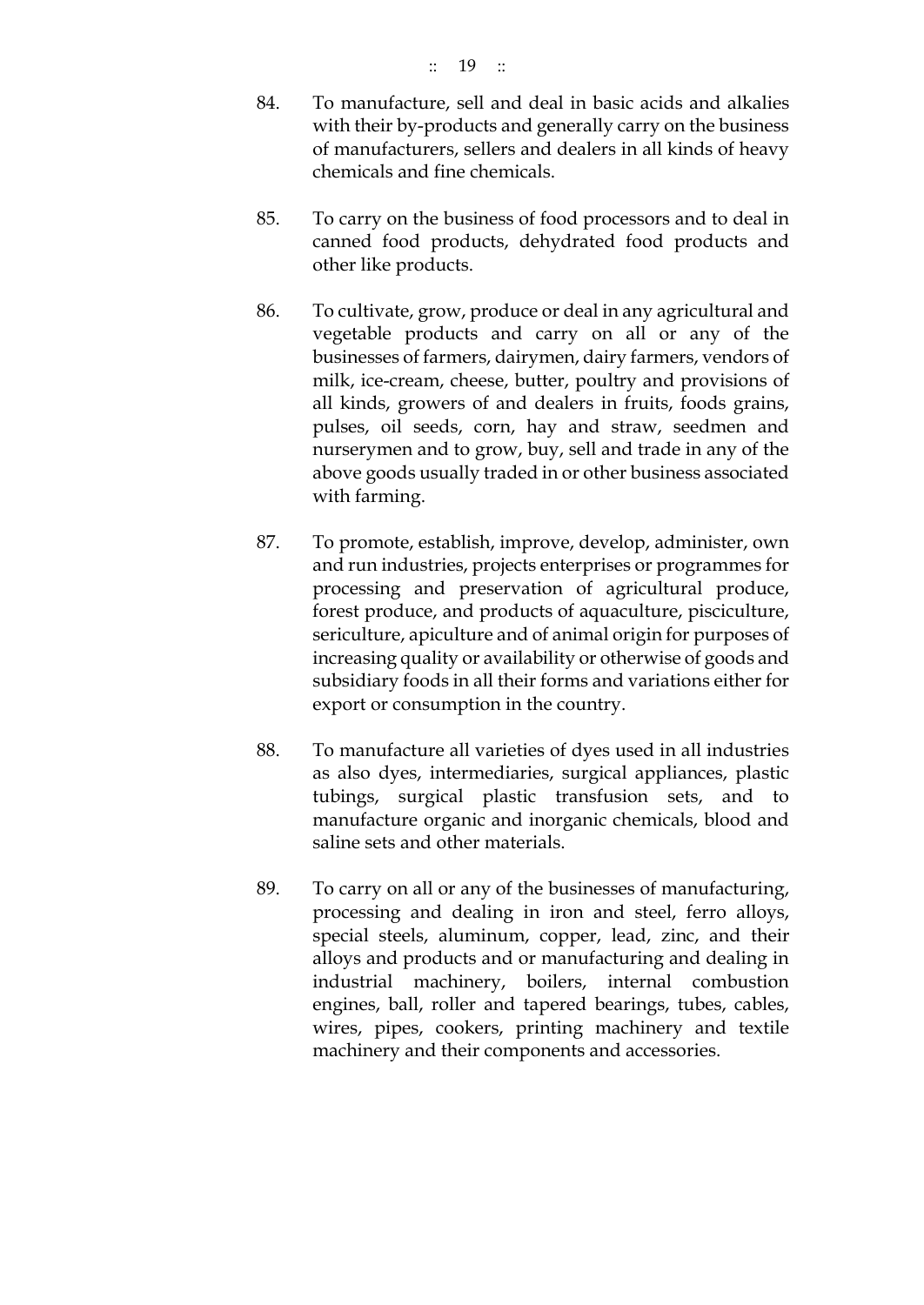- 90. To carry on the business of manufacturers and distributors of and dealers in engravings, prints, pictures, drawings and any written, engraved, painted or printed productions in all their branches.
- 91. To carry on business as proprietors and publishers of newspapers, journals, magazines, books and other literary works and undertakings.
- 92. To carry on the business as timber merchants, saw-mill proprietors, furnishers, and to buy, sell, grow and prepare for market, manipulate, import, export and deal in timber of all kinds and to manufacture and deal in articles of furniture of all kinds.
- 93. To carry on the business of advertising contractors and agents to acquire and dispose of advertising time, space or opportunities in any media, to undertake advertising and promotional campaigns of every nature, to acquire and provide promotional requisites.
- 94. To carry on all or any of the businesses of manufacturers, installers, maintainers, repairers of and dealers in electrical and electronic appliances and apparatus of every description, and/or in radio, television and telecommunication requisites and suppliers, and electrical and electronic apparatus, appliances, equipment and stores of all kinds.
- 95. To carry on the business of manufacturers of, distributors, agents and dealers in all kinds of classes of paper, boards, cardboards, mill boards, and articles made from paper or pulp, pulp plastics and materials used in the manufacture of treatment of paper and all varieties of boards, and in particular to manufacture and deal in writing paper, printing paper, newsprint paper, absorbent paper, wrapping paper, tissue paper, gummed paper, blotting paper, filter paper, art paper, bank or bond paper, drawing paper, craft paper, envelope paper, tracing paper, waterproof paper, wall and ceiling paper, carbon papers and photographic paper, and all chemicals and other substances and materials required therefor.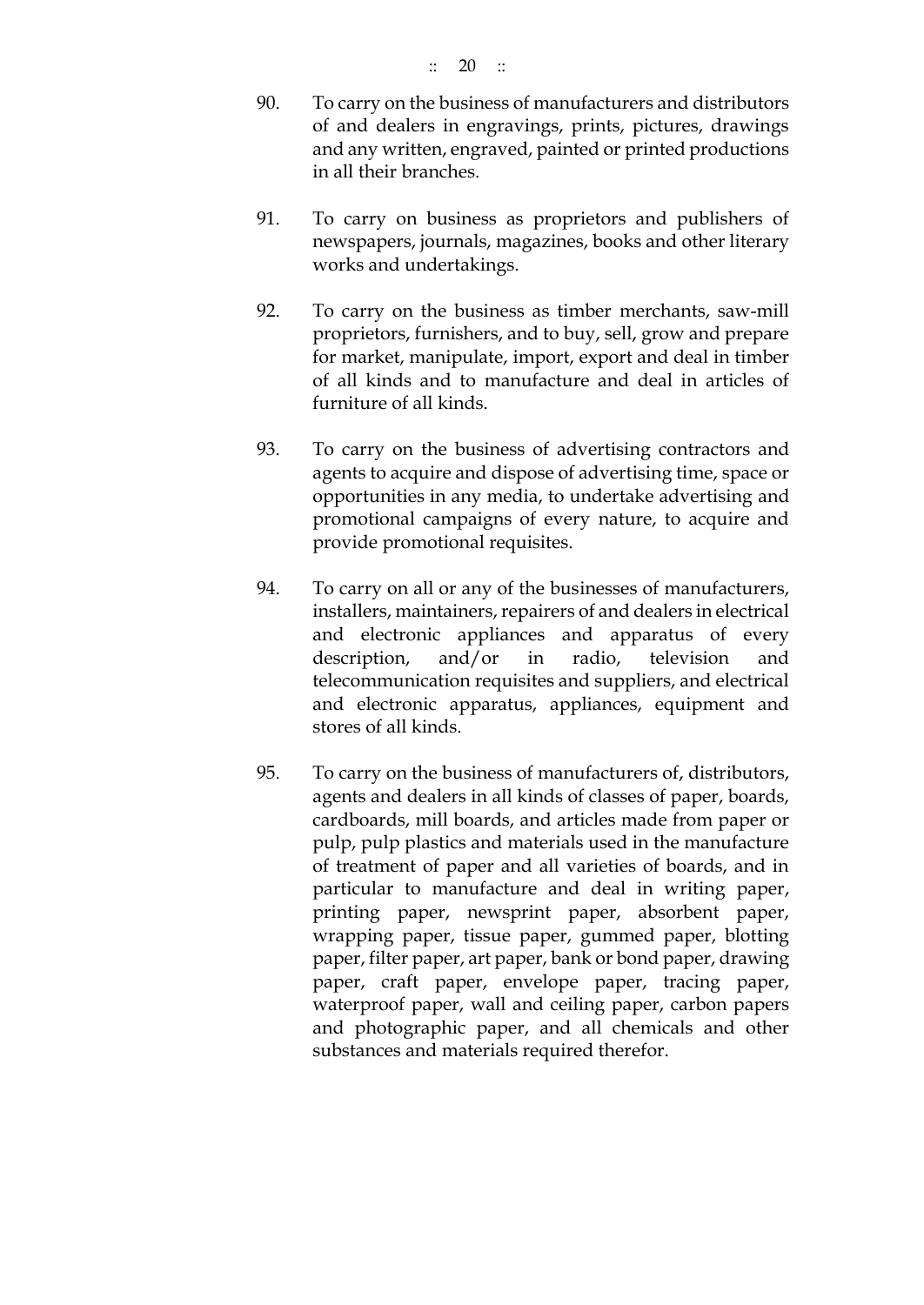- 96. To carry on the business of design, construction and running of all kinds of hospitals, dispensaries, clinics, laboratories, medical centres, X-ray and scanning centres, pathological and all types of medical facilities, health clubs and to design, manufacture, import, export, buy, sell, install, maintain and improve all kinds of equipment and instrumentation for hospitals, dispensaries, clinics, laboratories and health clubs and to buy, sell manufacture, import, export, treat and deal in any kind of Pharmaceuticals, chemicals, medicines and drugs.
- 97. To undertake, carry out, promote and sponsor or assist any activity for the promotion and growth of the national economy and for discharging what is considered to be the social and moral responsibilities of the Company to the public or any section of the public as also any activity which is considered likely to promote national welfare or social, economic or moral uplift of the public or any section of the public. Without prejudice to the generality of the foregoing, to undertake, carry out, promote and sponsor any activity for publication of any books, literature, newspapers or for organising lectures or seminars likely to advance these objects or for giving merit awards, scholarships, loans or any other assistance to deserving students or other scholars or persons, to enable them to prosecute their studies or academic pursuits or researches and for establishing, conducting or assisting any institutions, funds, trusts etc. having any one of the aforesaid objects as one of its objects, by giving donations, or otherwise, or in any other manner, and in order to implement any of the above mentioned objects or purposes, transfer without consideration or at fair or concessional values and divest ownership of any property of the Company to or in favour of any public, local body or authority or Central or State Government or any public institution or trust.
- 98. To undertake, carry out, promote and sponsor rural development programme including any programme for promoting the social and economic welfare of, or the uplift of the people in any rural area and to incur any expenditure on any programme of rural development and to assist any execution and promotion thereof either directly or through an independent agency or in any other manner. Without prejudice to the generality of the forgoing, "programme of rural development" shall also include any programme for promoting the social and economic welfare of, or the uplift of the people in any rural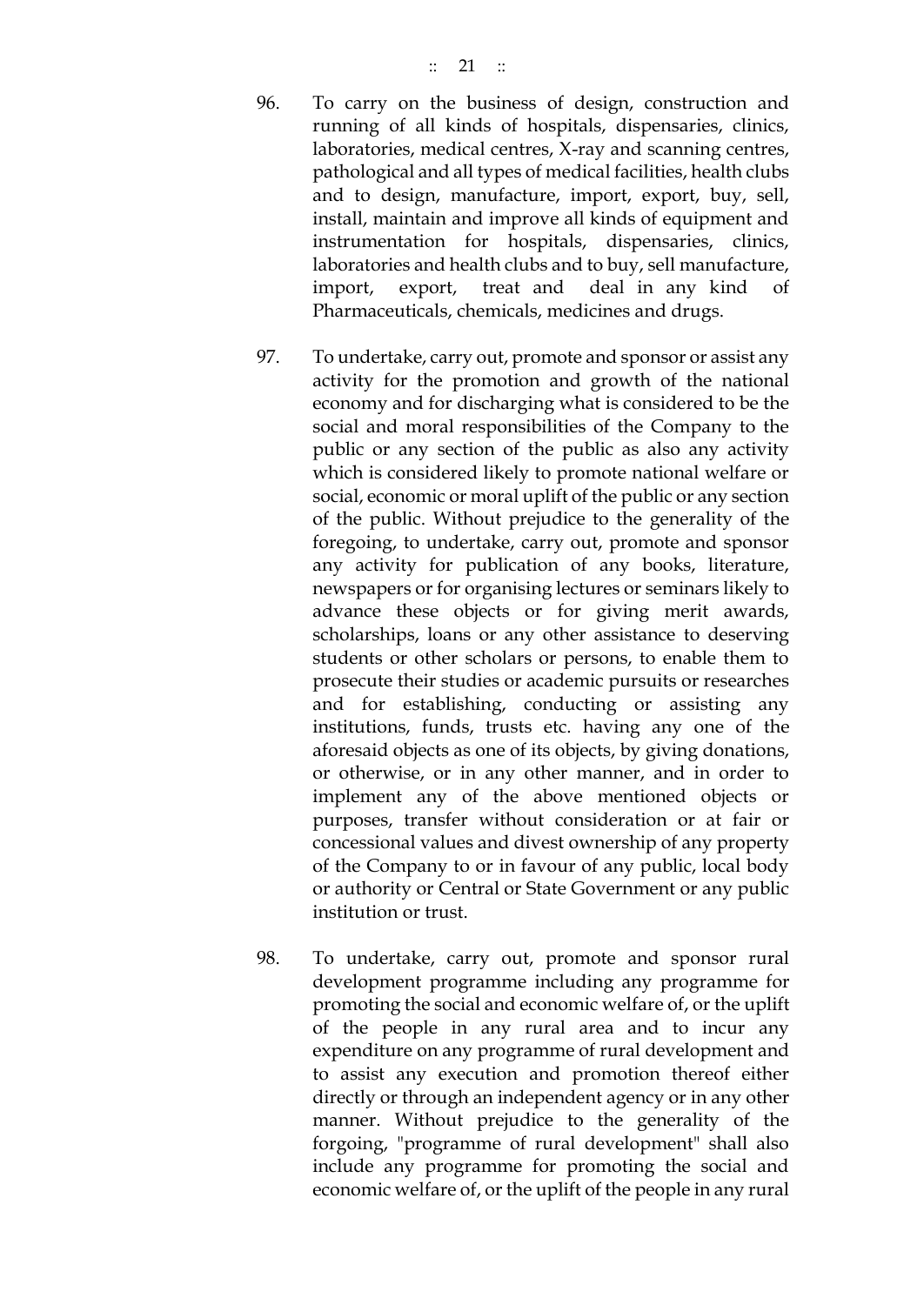area to promote and assist rural development, and that the words "rural area" shall include such areas as may be regarded as rural areas under the Income-tax Act, 1961, or any other law for the time being in force and in order to implement any of the above mentioned objects or purposes transfer without consideration or at fair or concessional value and divest the ownership of any property of the Company to or in favour of any Public or Local Body or Authority or Central or State Government or any Institution or trust.

- 99. To undertake any advisory, clerical or similar work.
- 100. To act as commission agents, manufacturer's representatives or agents, selling and purchasing agents, distributors, brokers, trustees, attorneys, managers, and transfer agents for any other company, firm, corporation or person.
- @101. To Carry on the businesses of running (whether under licence or otherwise), operating, managing, advising on and supplying telecommunication systems and systems of all kinds for the conveyance by any means of sounds, visual images and signals of all kinds, and to supply, operate, manage, advise on and deal in services and facilities for or in relation to communications of all lands and services and facilities which incorporate, use or are used in conjunction with, in connection with or ancillary to, telecommunication systems or telecommunication apparatus and equipment and to carry on the businesses of running, operating, managing, advising on and supplying information/data processing and information retrieval systems and systems utilising the capture, storage, processing, transmission or receipt of messages and signals (including but not limited to data, sounds and visual images) by, with the aid of, in conjunction with, or in any way utilising, computers, or similar equipment, and computer programs and databases.
- @102. To act as agents and brokers for soliciting or procuring insurance business in India or elsewhere, including insurance business relating to continuance, renewal or revival of policy of insurance; to act as a principal agent, special agent, broker, special broker or otherwise engage in agency business, brokerage business for any person conducting the business of effecting contracts of insurance upon human life, including any contract whereby the payment of money is assured on death, accident or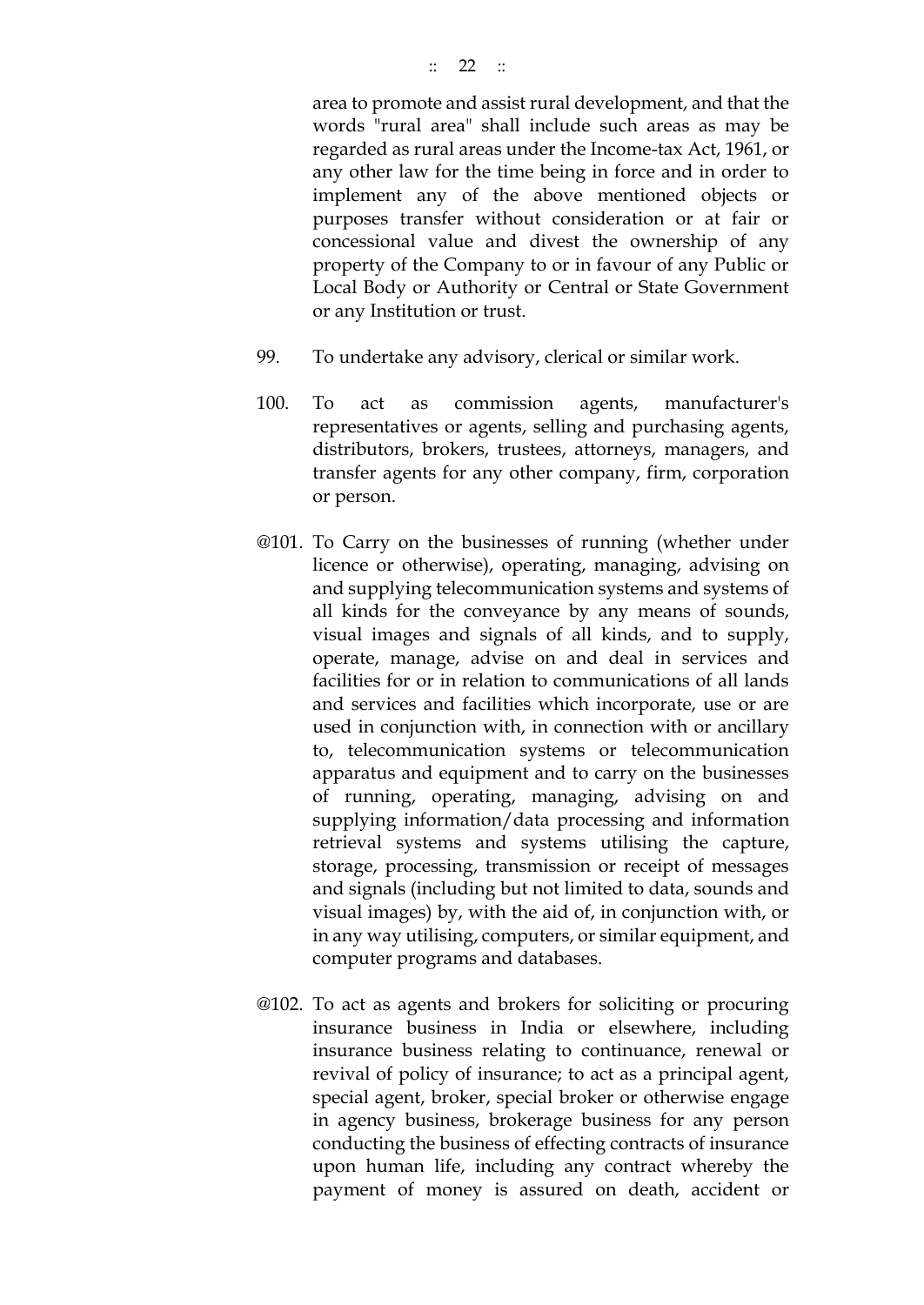happening of any contingency dependent on human life or business of contract of insurance against loss by or incidental to fire or other occurrence customarily included among the risk insured against in fire insurance policies, marine or miscellaneous insurance, and to act as agents or brokers for any persons conducting the business of risk management and/or advisory services in all insurance matters including but not limited to general insurance life insurance or re-insurance.

@ *Inserted Vide Special Resolution passed in the Annual General Meeting held on 1st September, 2003.* 

## **AND IT IS HEREBY DECLARED THAT:**

- (i) Nothing in this paragraph shall authorise the Company to do any business which may fall within the purview of the Banking Regulation Act, 1949, or the Insurance Act, 1938.
- IV. The liability of the members is limited.

V(a). The authorised share capital of the Company is Rs. 170,00,00,000 (Rupees One Hundred and Seventy Crores) divided into 9,50,00,000 (Nine Crores Fifty Lakhs) Equity Shares of Rs. 10 (Rupees Ten) each and 0.001% 7,50,00,000 (Seven Crores and Fifty Lakhs) Non-Cumulative Compulsorily Convertible Preference Shares (NCCCPS) of Rs. 10 each with a power to increase and reduce share capital.

(a) proposed to be amended vide Resolution to be passed at the 2<sup>nd</sup> (2022-2023) Extra Ordinary General Meeting of the Members of the Company to be held on 7 th June, 2022.